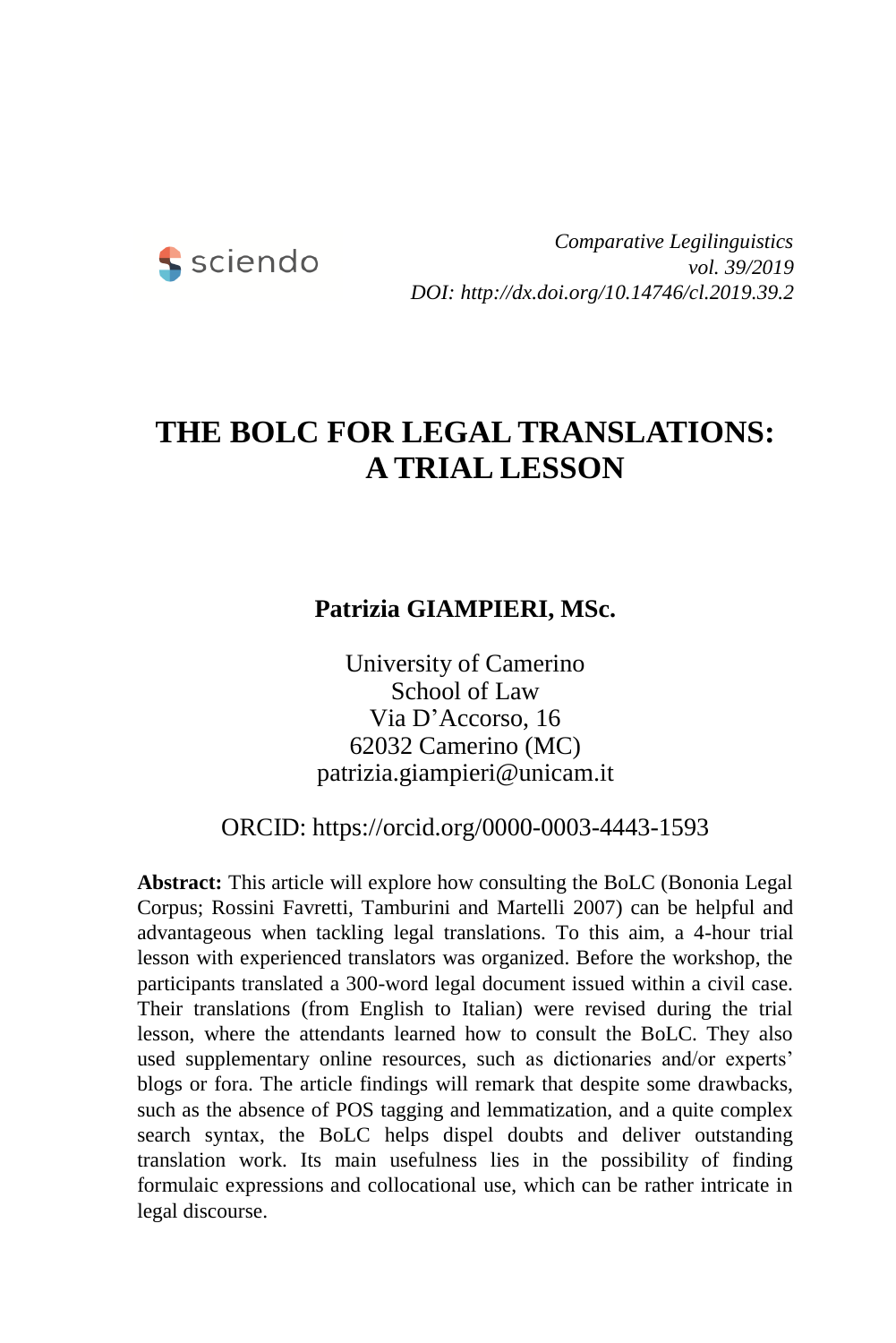**Key words:** corpus-based legal translations; online corpora; legal translations; corpus consultation; corpus linguistics; the BoLC (Bononia Legal Corpus)

#### **TRADUZIONI GIURIDICHE E BOLC: UN CASO DI STUDIO**

**Riassunto:** Il presente articolo verte sull'uso e consultazione del BoLC (Bononia Legal Corpus; Rossini Favretti, Tamburini e Martelli 2007) nelle traduzioni giuridiche. A tal scopo, si presenta una lezione di 4 ore tenuta con traduttori professionisti. Prima della lezione, i traduttori sono stati invitati a svolgere e consegnare una traduzione di un testo di 300 parole inerente ad una causa civile. Le loro traduzioni (dall'Inglese all'Italiano) sono state poi riviste e corrette durante la lezione, nella quale i partecipanti hanno appreso le tecniche e la sintassi di ricerca del BoLC. I traduttori hanno anche consultato altre risorse linguistiche reperibili online, quali dizionari, blog di esperti e forum. Questo articolo mostra come, nonostante la complessità della sintassi di ricerca, il BoLC può essere un utile strumento nelle traduzioni giuridiche, soprattutto perché permette di trovare espressioni formulaiche e collocazioni, che caratterizzano fortemente il linguaggio giuridico.

**Parole chiave**: traduzioni giuridiche; corpora per traduzioni giuridiche; consultazione di corpora; linguistica dei corpora; il BoLC (Bononia Legal Corpus)

#### **BOLC DO TŁUMACZEŃ PRAWNYCH I PRAWNICZYCH: LEKCJA PRÓBNA**

**Abstrakt:** W artykule dowiemy się, w jaki sposób BoLC (Bononia Legal Corpus; Rossini Favretti, Tamburini i Martelli 2007) może być pomocnym i korzystnym źródłem w tłumaczeniu prawnym i prawniczym. W tym celu zorganizowano 4-godzinną lekcję próbną z doświadczonymi tłumaczami. Przed warsztatami uczestnicy przetłumaczyli 300-wyrazowy dokument wydany w sprawie cywilnej. Ich tłumaczenia (z języka angielskiego na włoski) zostały poprawione podczas lekcji próbnej, w której uczestnicy nauczyli się konsultować swoje wyniki z BoLC. Korzystali również z dodatkowych zasobów internetowych, takich jak słowniki i/lub blogi eksperckie lub fora. Ustalenia w niniejszym artykule dowodzą, że pomimo pewnych wad, takich jak brak tagowania POS i lematyzacji oraz dość złożona składnia wyszukiwania, BoLC pomaga rozwiać wątpliwości i zapewnić zdumiewające wyniki w pracy przy tłumaczeniu. Jego główna użyteczność polega na możliwości znalezienia wyrażeń konwencjonalnych i użycia kolokacyjnego, co może być dość skomplikowane w dyskursie prawnym.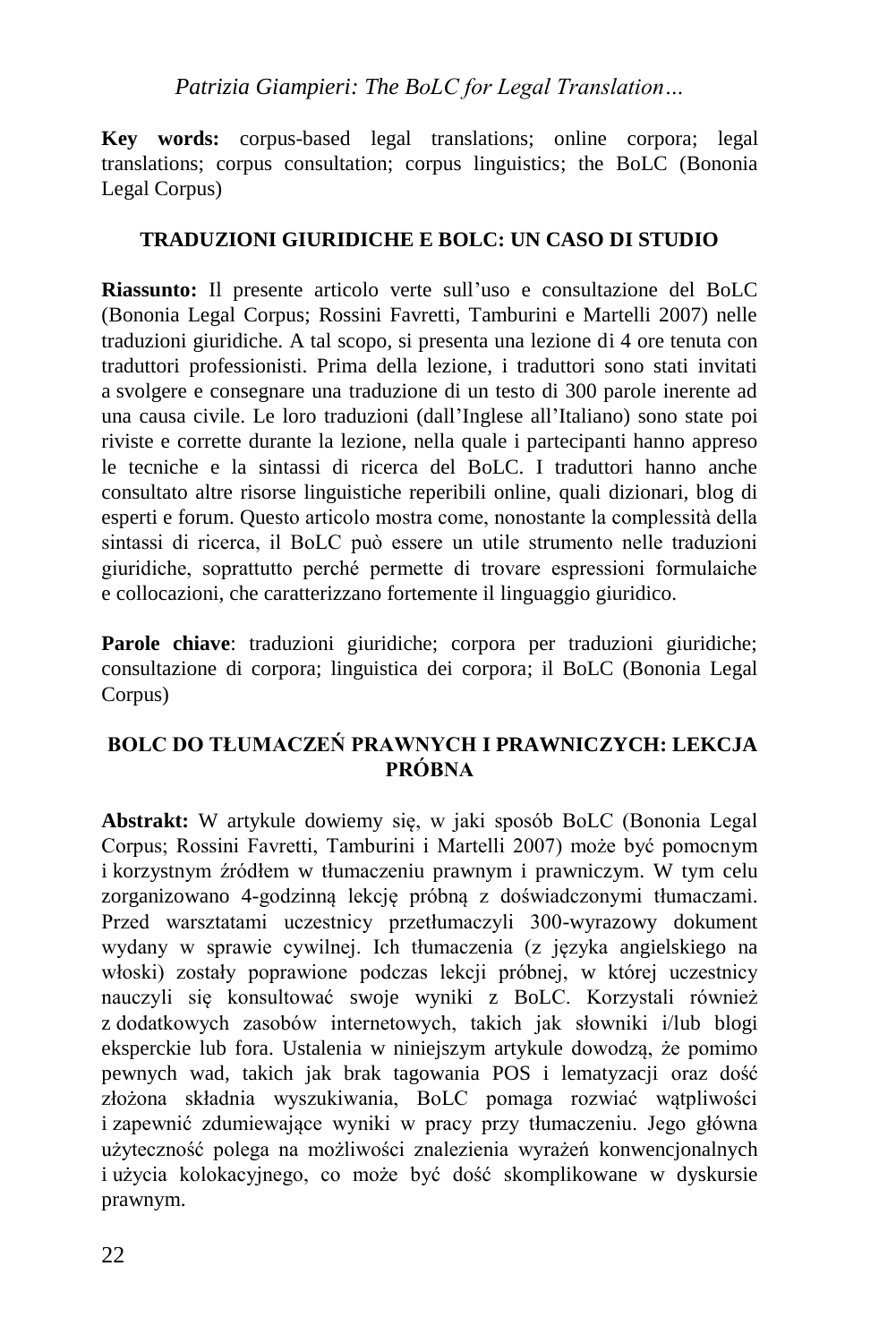**Słowa klucze:** badania korpusowe tłumaczeń prawnych i prawniczych; korpusy online; tłumaczenia prawne i prawnicze; konsultacja z korpusem; językoznawstwo korpusowe; BoLC (Bononia Legal Corpus)

### 1. Introduction

English legal discourse is notoriously pedantic and archaic, mostly for reasons of "all-inclusiveness" (Bhatia 1993: 102; Coulthard and Johnson 2007: 38), but also on historical grounds (Tiersma and Solan 2012). It is rich in formulaic expressions (Bhatia, Langton and Lung 2004: 207) which present a "very rigid structure" (Tiersma and Solan 2012: 63). Many phrases are also composed of binomial expressions and complex prepositional phrases (Coulthard and Alison 2010: 10), as well as adverbial constructs with anaphoric or cataphoric values (Abate 1998: 14-16). Furthermore, legal documents written in English are hallmarked by very long sentences (Williams 2004), used to avoid ambiguity and misunderstandings (Tiersma and Solan 2012: 53), or to show solidarity between the members of the legal fraternity (Bhatia 1993: 102; Tiersma 1999: 69).

In light of the above, tackling English legal discourse can be challenging, particularly in view of the system-specificity of legal terms (De Groot and Van Laer 2008). This implies that each term should not only be rendered from a source into a target language, but it should also be adapted to the target legal system (provided that this is possible). As claimed by the literature, in fact, translators always struggle for the best translation candidates to use in a context; whereas lawyers are generally more interested in how comparable different legal systems are (Biel and Engberg 2013: 2).

It is self-evident that choosing the most adequate and reliable language tool is crucial. As far as dictionary consultation is concerned, many scholars often lament the inadequacy of some legal bilingual dictionaries which generally list de-contextualized terms (De Groot and Van Laer 2008). Others criticize some online language resources, as they tend to be inaccurate or imprecise (Genette 2016; Giampieri 2016).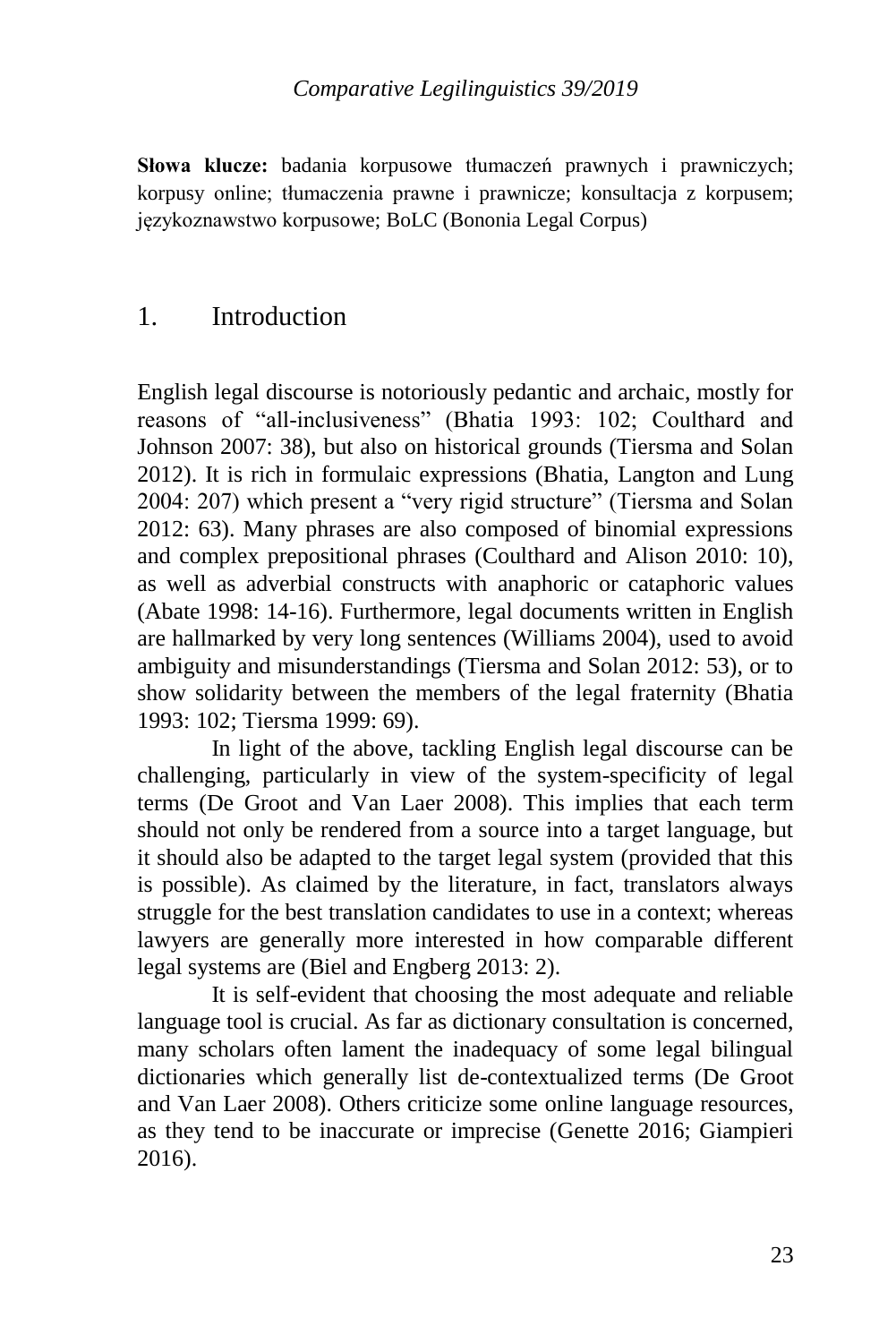What is generally preferable, is a combination of translation tools (Zanettin 2009; Giampieri 2018b), where corpora are consulted to corroborate or confute translation candidates, and are useful to show recurrent language patterns. Corpus consultation can also be very effective in order to tackle formulaic expressions (Vigier Moreno 2016: 105; Giampieri 2018a). Corpora help dispel linguistic doubts because they allow to choose the best translation candidates on the basis, for example, of collocational patterns (ibid.). Collocations represent the frequent co-occurrence of words (McEnery, Xiao and Tono 2006: 345). Corpora also show colligations (Sinclair 1991), which refer to the co-occurrence of a word with a particular grammatical class of words (McEnery, Xiao and Tono 2006: 345). Among the various types of corpora, comparable corpora are claimed to be very insightful (Giampieri 2018a), because they can "confirm translation hypotheses" (Zanettin 1998: 6) and provide reliable solutions to translation problems (Makowska 2016: 62). Comparable corpora are generally composed of source and target documents addressing the same topics (Laviosa 2002: 36; Zanettin 2012: 11). For this reason, they are considered an endless resource of equivalent terms (Makowska 2016: 62). They allow to discover the linguistic context of similar words (Biel 2008: 31) and help raise awareness on language conventions (Biel 2010: 13). Therefore, they are argued to be very useful for both translation training and practice (Zanettin 1998; Laursen and Pellón 2012).

Among the legal corpora available online, the Bononia Legal Corpus (Rossini Favretti, Tamburini and Martelli 2007) (henceforth the BoLC) is one of the most representative of its genre (Pontrandolfo 2012: 128). The BoLC is composed of two comparable sub-corpora (one Italian, one British) dealing with judiciary, parliamentary and statutory documents. The BoLC is advocated by linguists as it is a reliable tool for legal translations which helps dispel doubts (Rossini Favretti, Tamburini and Martelli 2007; Giampieri 2018a), especially if used jointly with other language resources (Giampieri 2018a).

In light of the challenges of legal discourse and of the claimed usefulness of comparable corpora for legal translations (Giampieri 2018a), this article will present a trial lesson with 10 experienced translators (9 Italian native speakers, one Polish), who participated in a 4-hour workshop. The translators had between 9 to 30 years' experience in technical translations.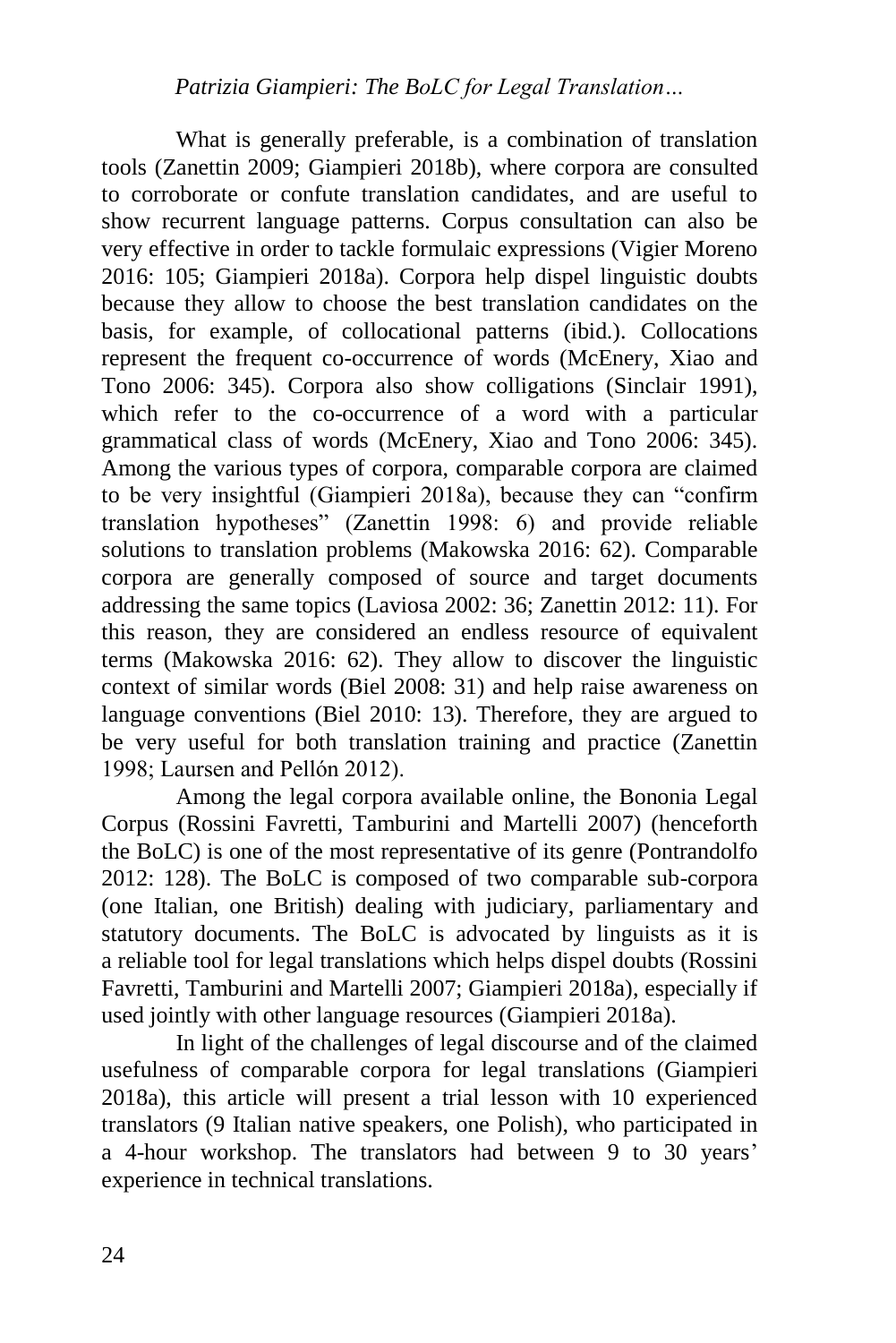#### *Comparative Legilinguistics 39/2019*

Before taking part in the workshop, the participants submitted a translation of a 300-word text dealing with a court case. The translation (from English to Italian) focused on a defense document issued by a defendant (an American company) in civil proceedings. During the workshop, the translators were explained the search syntax of the BoLC and they had the possibility to revise their translations in light of corpus evidence. Therefore, the approach followed by this case study was the following: submission of participants' draft translations and evaluation by the trainer; corpus search training, selfrevision of the translations by participants and second evaluation by the trainer.

### 2. The case study

The next pages will be dedicated to a thorough description of the case study. In particular, the following aspects will be tackled: the legal document which the participants translated; their background and experience in legal translations; the language resources used to translate the legal document; the challenges posed by the legal text and the way the translators addressed them before and after consulting the corpus.

Appendix 1 reports a quality questionnaire which the participants filled in after completing the translation task at home. The questionnaire focused on the translators' background and experience in technical and legal translations; the language resources they used to tackle the translation assignment; any difficult terms encountered during the translation process; the time taken to complete the task; the translators' native language(s) and their working language(s).

### 3. Scope: participants and language resources

The translators who participated in the workshop had an average of 10-15 years' work experience in technical translations. One had 9 years' experience; three over 20 (see Appendix 1, letter "A"). Their experience with legal translations varied from 0 (no experience) to 20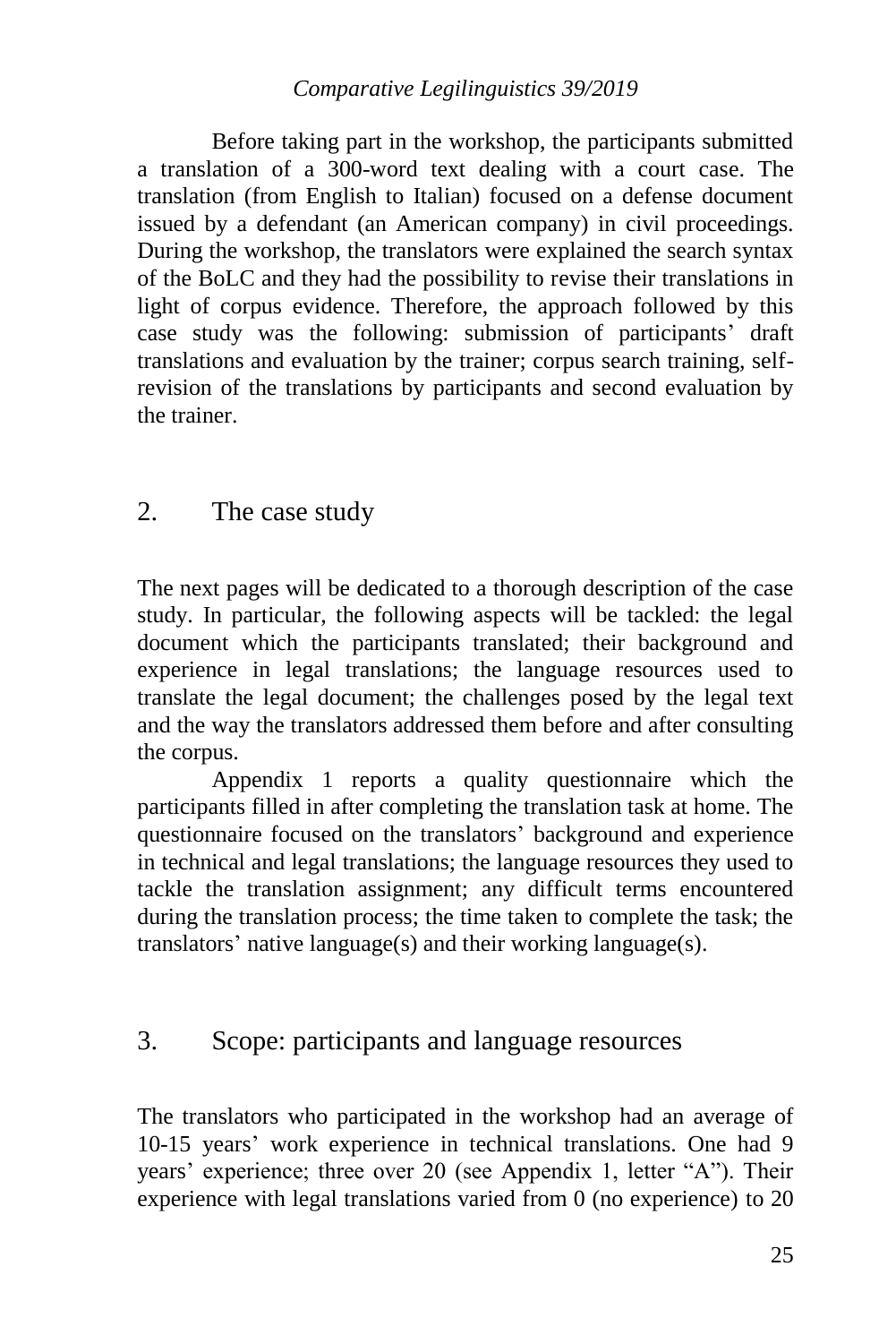years (Appendix 1, letter "B"). Many of them (especially those with not experience in legal translations) were trained in legal discourse and/or legal translations either at academic level or on a private basis. Those who received training privately participated in workshops or webinars dedicated to legal discourse and legal translations. All participants had Italian as their first language (only one was Polish) and translated from or into English (see Appendix 1, letter "H").

As anticipated above, the participants firstly submitted a translation of a defense document. In order to complete the first translation task, the participants used the following language resources: Proz translators' forum (5 participants out of 10); multilingual platforms such as Reverso.net or Linguee.it (4 participants); legal online dictionaries such as legaldictionary.thefreedictionary.com or thelawdictionary.org; Wordreference online dictionary; the Eur-lex EU legal platform, and the IATE online dictionary (3 each). Table 1 reports these details.

|          |  | Table 1: The language resources used to translate the legal text before the |  |  |  |  |
|----------|--|-----------------------------------------------------------------------------|--|--|--|--|
| workshop |  |                                                                             |  |  |  |  |

| Language Resource                                                                                | Number of translators using it |
|--------------------------------------------------------------------------------------------------|--------------------------------|
| Proz translators' forum                                                                          | 5                              |
| Multilingual platforms (Reverso.net,<br>Linguee.it, Glosbe My Memory)                            | $\overline{4}$                 |
| Eur-Lex EU legal platform                                                                        | 3                              |
| Legal dictionaries (online): legal-<br>dictionary.thefreedictionary.com;<br>thelawdictionary.org | 3                              |
| Wordreference                                                                                    | 3                              |
| IATE online dictionary                                                                           | 3                              |
| Dissertations on legal matters, law<br>journals, books on legal matters                          | $\overline{2}$                 |
| Generic online dictionaries                                                                      | $\overline{2}$                 |
| Legal paper dictionaries                                                                         | $\overline{2}$                 |
| Sample contracts or sites dedicated to<br>international contracts                                | $\overline{2}$                 |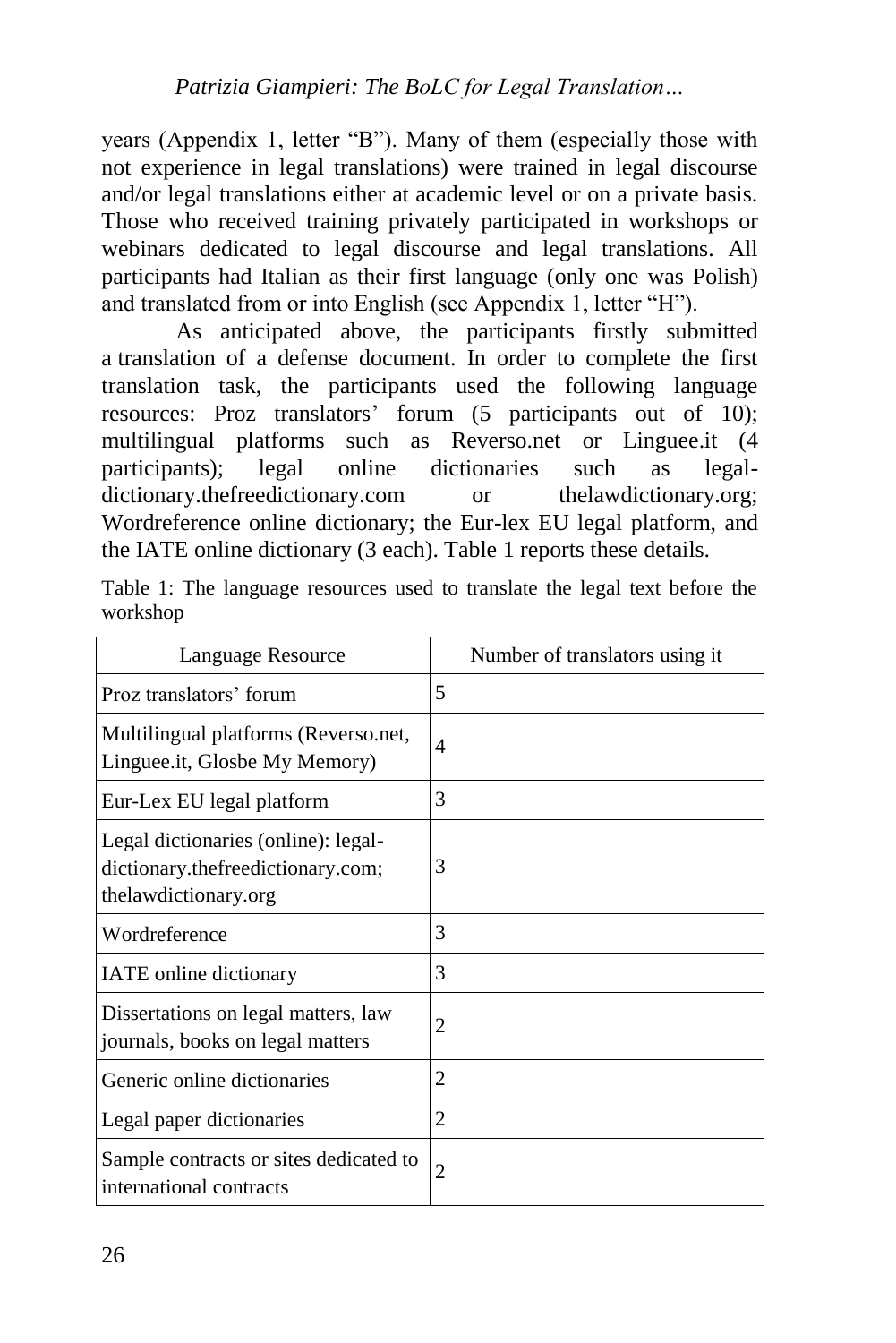| Comparative Legilinguistics 39/2019 |  |  |  |
|-------------------------------------|--|--|--|
|-------------------------------------|--|--|--|

| Wikipedia                     |  |
|-------------------------------|--|
| Personal or online glossaries |  |
| The Italian civil code        |  |
| Legal encyclopedia            |  |

As can be noticed, most of the participants heavily relied on past translators' choices (for example, they consulted the Proz forum or multilingual parallel platforms). It was, hence, evident that the majority followed peers' advice, rather than consulting technical dictionaries, legal documents, or scholars' research in legal matters. It would be interesting to investigate further and verify whether, on a larger scale, translators tend to rely more on the work of their peers than on field experts' knowledge and published materials.

The translations suggested by the participants were evaluated by the trainer before the workshop. The next paragraph will deal with the challenges posed by the legal document and how the participants tackled them.

## 4. The legal document

The attendants translated a legal document issued by an American company in its defense in a civil dispute. They translated the text from English to Italian; 9 participants out of 10 were Italian native speakers. The translation task had to be completed before attending the workshop and the participants were asked to indicate the language tools used to complete the task. In this way, it was possible to assess the translations before the trial lesson, and understand the language resources consulted.

The challenges posed by the legal document were undoubtedly related to formulaic expressions, collocations and the very precise terminology, which could not always be found on the web. Table 2 below summarizes the most difficult constructs on the basis of the translators' opinions (see Appendix 1, letter "E"). Furthermore, it highlights and comments on some challenging words or constructs.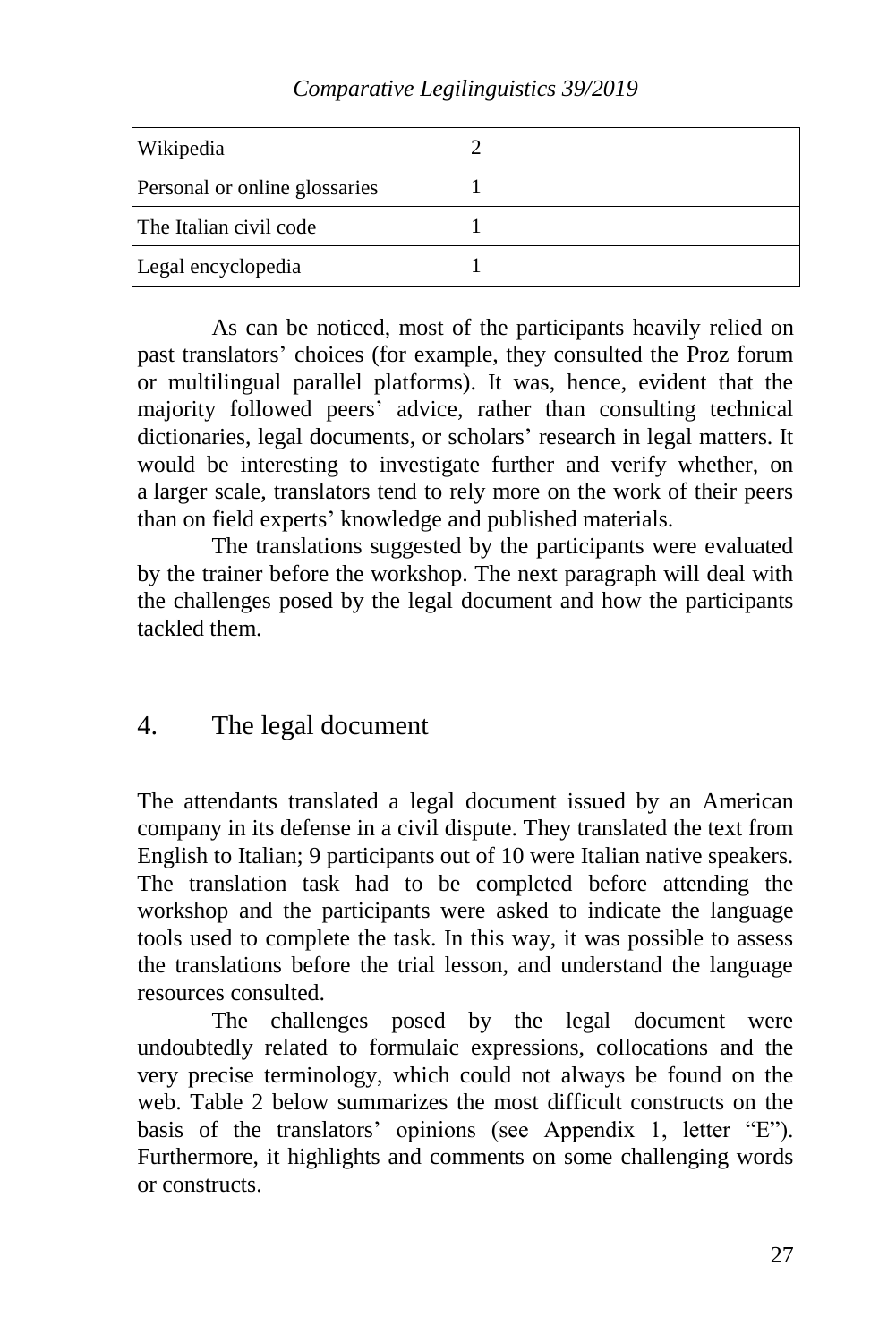| No.            | Source text                             | <b>Translations proposed</b><br>by the participants                                                                                                                                                                    | Challenges                                                                                                                                                                                                      |
|----------------|-----------------------------------------|------------------------------------------------------------------------------------------------------------------------------------------------------------------------------------------------------------------------|-----------------------------------------------------------------------------------------------------------------------------------------------------------------------------------------------------------------|
| $\mathbf{1}$   | Answer and<br>affirmative defense       | -Risposta e difesa<br>affermativa (literal<br>translation)<br>-Comparsa di<br>risposta e difesa per<br>cause esimenti<br>(back-translation:<br>"answer appearance<br>and defense for<br>justifications")               | Being a genre-specific<br>American-English term,<br>it was not easy to find it<br>on the web.                                                                                                                   |
| $\overline{2}$ | Breach of contract                      | -Inadempimento<br>contrattuale<br>-Inadempienza<br>contrattuale<br>(back-translation of<br>both: "non-fulfilment<br>of contract")<br>-Violazione del<br>contratto<br>(back-translation:<br>"violation of<br>contract") | One might ask whether<br>the three translation<br>proposals are<br>equivalents.                                                                                                                                 |
| 3              | Plaintiff                               | -Attore<br>-Ricorrente<br>-Querelante<br>(all translate<br>"Plaintiff")                                                                                                                                                | Dictionaries tend to<br>provide all three<br>translations. According<br>to the Italian legal<br>system, however, they<br>should not be used<br>interchangeably (see<br>lawyer's online<br>dictionary Brocardi). |
| 4              | Has failed to perform<br>its obligation | -Non ha adempiuto<br>-Non ha ottemperato<br>(back-translations of<br>both: "[s/he] has not<br>fulfilled"; "[s/he] has<br>not complied with")                                                                           | It would be interesting<br>to verify which term is<br>more accurate and<br>recurrent in Italian legal<br>discourse.                                                                                             |

Table 2 Challenges posed by the source text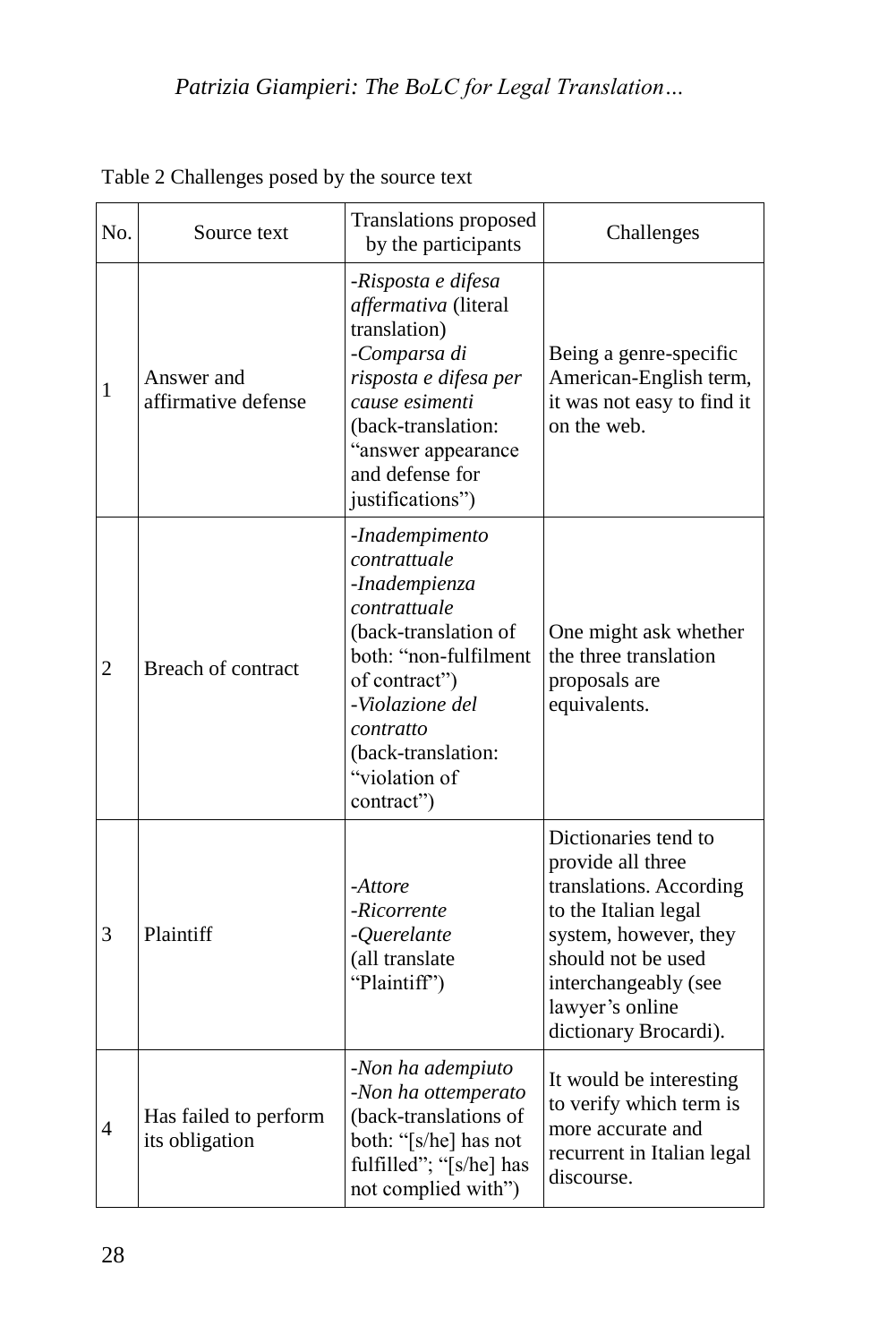|   |                                   | -ai propri obblighi<br>-alle proprie<br>obbligazioni<br>(back-translation of<br>both: "his/her own<br>obligations")                                                                                                                                                                                |                                                                                                                                                                                                                                                    |
|---|-----------------------------------|----------------------------------------------------------------------------------------------------------------------------------------------------------------------------------------------------------------------------------------------------------------------------------------------------|----------------------------------------------------------------------------------------------------------------------------------------------------------------------------------------------------------------------------------------------------|
| 5 | Agreement, Paragraph<br>3         | -Accordo, paragrafo<br>(literal translation)                                                                                                                                                                                                                                                       | Dictionaries tend to<br>propose a literal<br>translation of<br>"agreement" and<br>"paragraph". It would<br>be interesting to verify<br>whether this is<br>acceptable, or whether<br>there are other, more<br>suitable candidates.                  |
| 6 | Investment in cash and<br>in kind | -Investimento in<br>denaro e in natura<br>(back-translation:<br>"investment in cash<br>and in nature")                                                                                                                                                                                             | Is investimento in<br>natura (back-translated<br>"investment in nature")<br>frequent in Italian? Do<br>the words<br>"investimento" (back-<br>translated "investment")<br>and "natura" (back-<br>translated "nature")<br>collocate?                 |
| 7 | Want of consideration             | -Difetto di<br>considerazione<br>(back-translation:<br>"defect of<br>consideration")<br>-Mancata<br>considerazione<br>-Mancata<br>considerazione<br>(back-translation:<br>"lack of<br>consideration")<br>-Mancata<br>controprestazione<br>(back-translation:<br>"lack of counter-<br>performance") | The term<br>"consideration" is<br>contract-specific and not<br>all dictionaries or<br>language resources<br>might provide an<br>acceptable translation<br>candidate. It refers to<br>the reciprocal<br>performance in<br>a contractual obligation. |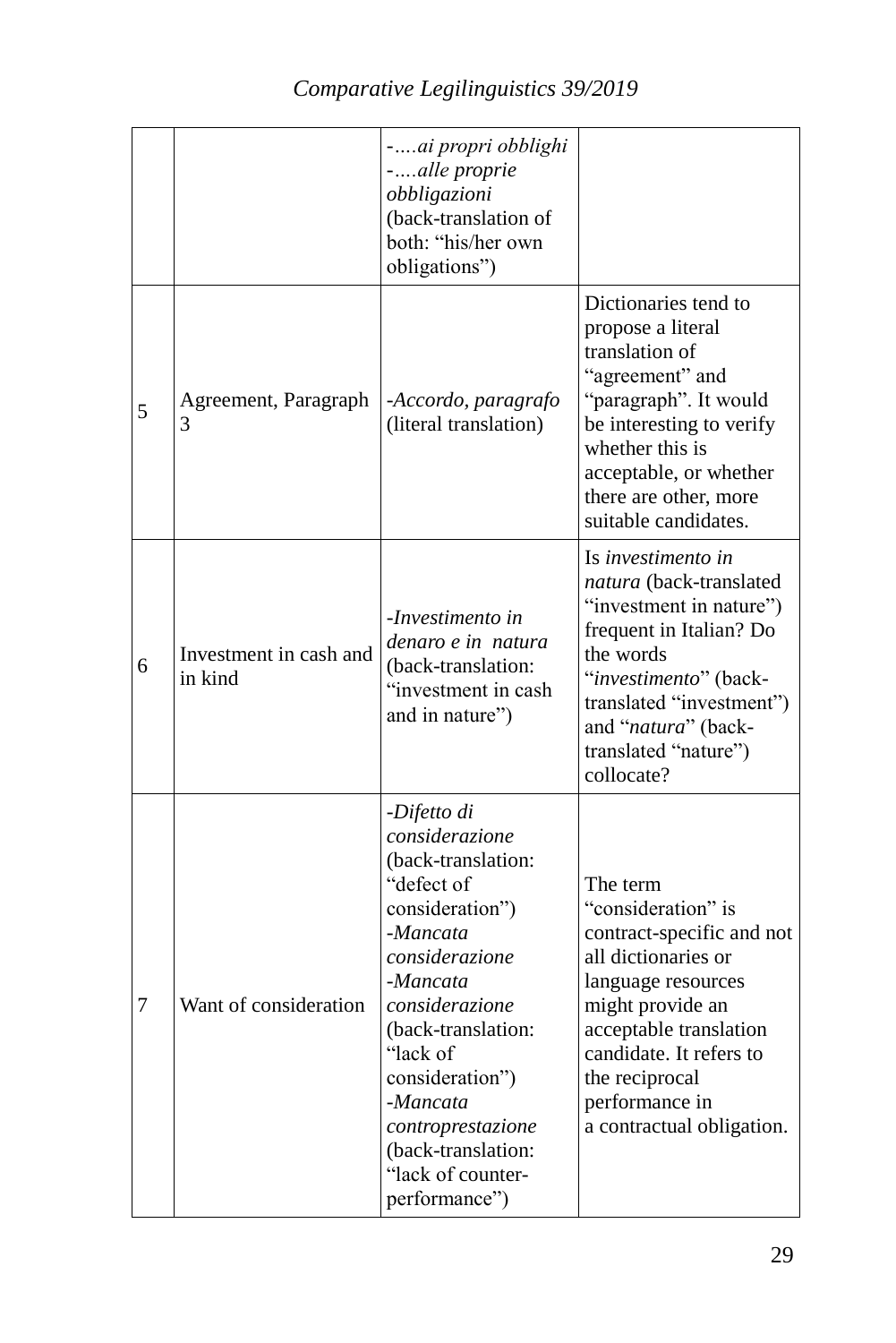| 8  | Termination for breach<br>of contract          | -Cessazione del<br>contratto<br>(back-translation:<br>"cessation of the<br>contract")<br>-Scioglimento del<br>contratto<br>(back-translation:<br>"dissolution of<br>contract")<br>-Risoluzione del<br>contratto<br>(back-translation:<br>"cancellation of<br>contract") | Are all translation<br>proposals synonyms in<br>the Italian legal<br>language?                                                                                                                                       |
|----|------------------------------------------------|-------------------------------------------------------------------------------------------------------------------------------------------------------------------------------------------------------------------------------------------------------------------------|----------------------------------------------------------------------------------------------------------------------------------------------------------------------------------------------------------------------|
| 9  | Unlawful penalty                               | -Sanzione illegittima<br>(back-translated:<br>"illegitimate<br>sanction")<br>-Penale illecita<br>-Penale illegittima<br>-Penale illegale                                                                                                                                | The terms illegittima<br>(back-translated<br>"illegitimate"), illecita<br>(back-translated<br>"illicit") and <i>illegale</i><br>(back-translated<br>"illegal") have different<br>legal meanings<br>(Acquaviva 2018). |
| 10 | Not recoverable as<br>liquidated damages       | -Non recuperabile<br>come liquidazione dei<br>danni<br>(literal translation)<br>-Non prevede la<br>possibilità di<br>rimborso<br>(back-translated:<br>"does not foresee the<br>possibility of<br>reimbursement")                                                        | The challenge lies in<br>"liquidated damages"<br>and in the adjective or<br>verb which collocate<br>with it ("recoverable"<br>and "foresee").                                                                        |
| 11 | And such other relief<br>as is just and proper | -Qualsiasi altro<br>rilievo che sia giusto<br>e corretto<br>- <i>Oualsiasi altro</i><br>rimedio equo e<br>appropriato<br>-Misura di ristoro<br>considerata equa e                                                                                                       | Could there be a fixed<br>formulaic expression?                                                                                                                                                                      |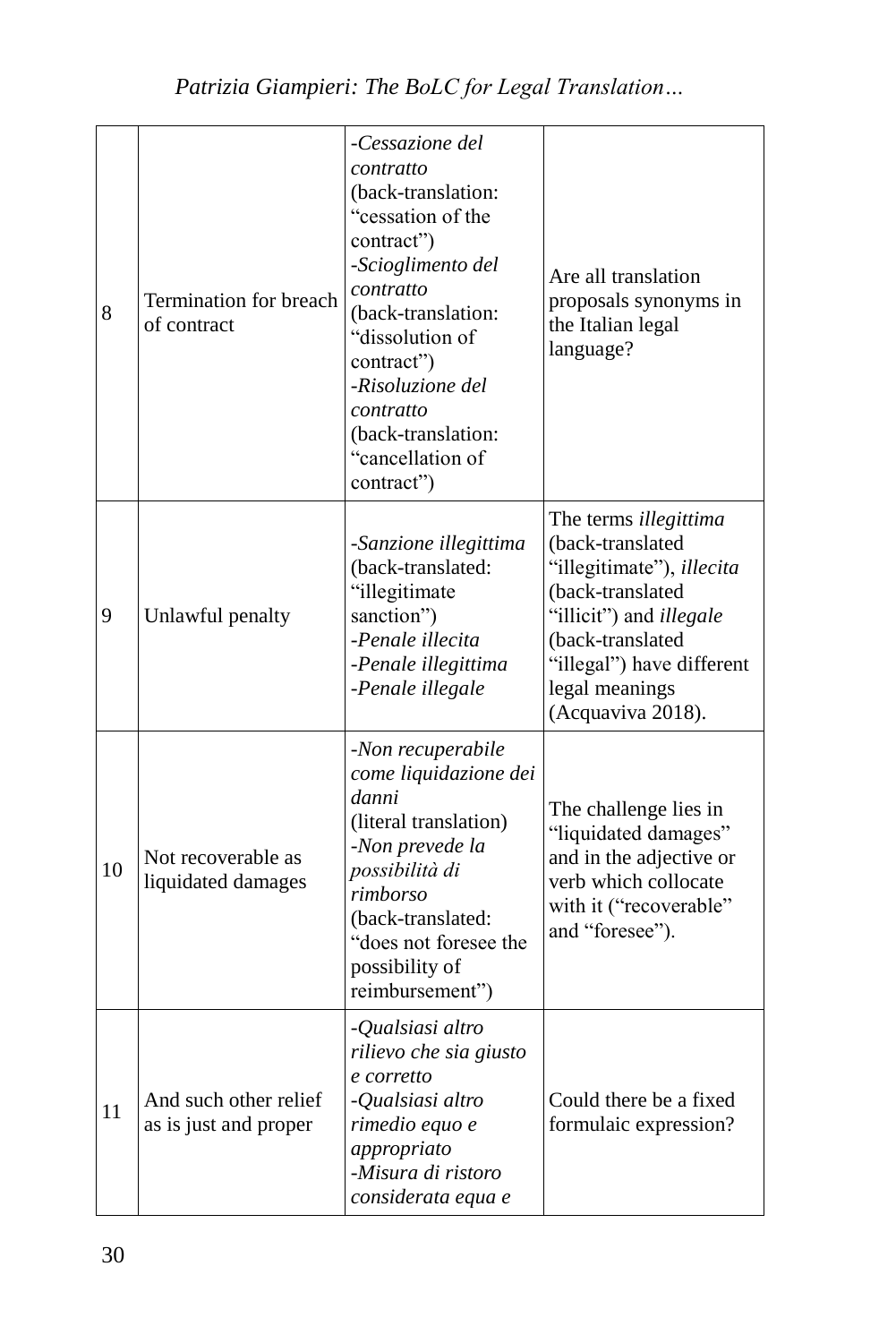|  | adeguata<br>(various literal<br>translations using |  |
|--|----------------------------------------------------|--|
|  | synonyms)                                          |  |

As can be seen, the challenges posed by the source text were manifold, especially because of formulaic expressions, collocations, and/or system-specific terminology.

The majority of the translators took nearly an hour or a full hour to complete the task (5 out of 10); many took between 1 hour and a half and 2 hours (4); one took 4 hours (see Appendix 1, letter "F").

The participants' translations were submitted one week prior to the trial lesson.

# 5. The trial lesson

After evaluating the participants' translations, a workshop took place, where the challenges of the legal text and the shortcomings of the proposed translations were analyzed. In order to do so, the participants were trained in corpus consultation. In particular, they became acquainted with the BoLC, its search syntax and query symbols.

Querying the BoLC is not straightforward (see Giampieri 2018a). For example, it is not equipped with POS tagging (i.e., there is no linguistic annotation and it is not tagged with part of speech information). This makes the search syntax quite complex when investigating equivalence. For instance, if one wishes to look for lemmas, the Boolean operator OR (represented by the symbol "|") should be used together with a wide selection of verb forms.

After being explained the search syntax, the participants interrogated the Italian sub-corpus of the BoLC in order to corroborate or confute the translation candidates they had initially proposed. In this way, they could revise their translations in view of corpus evidence.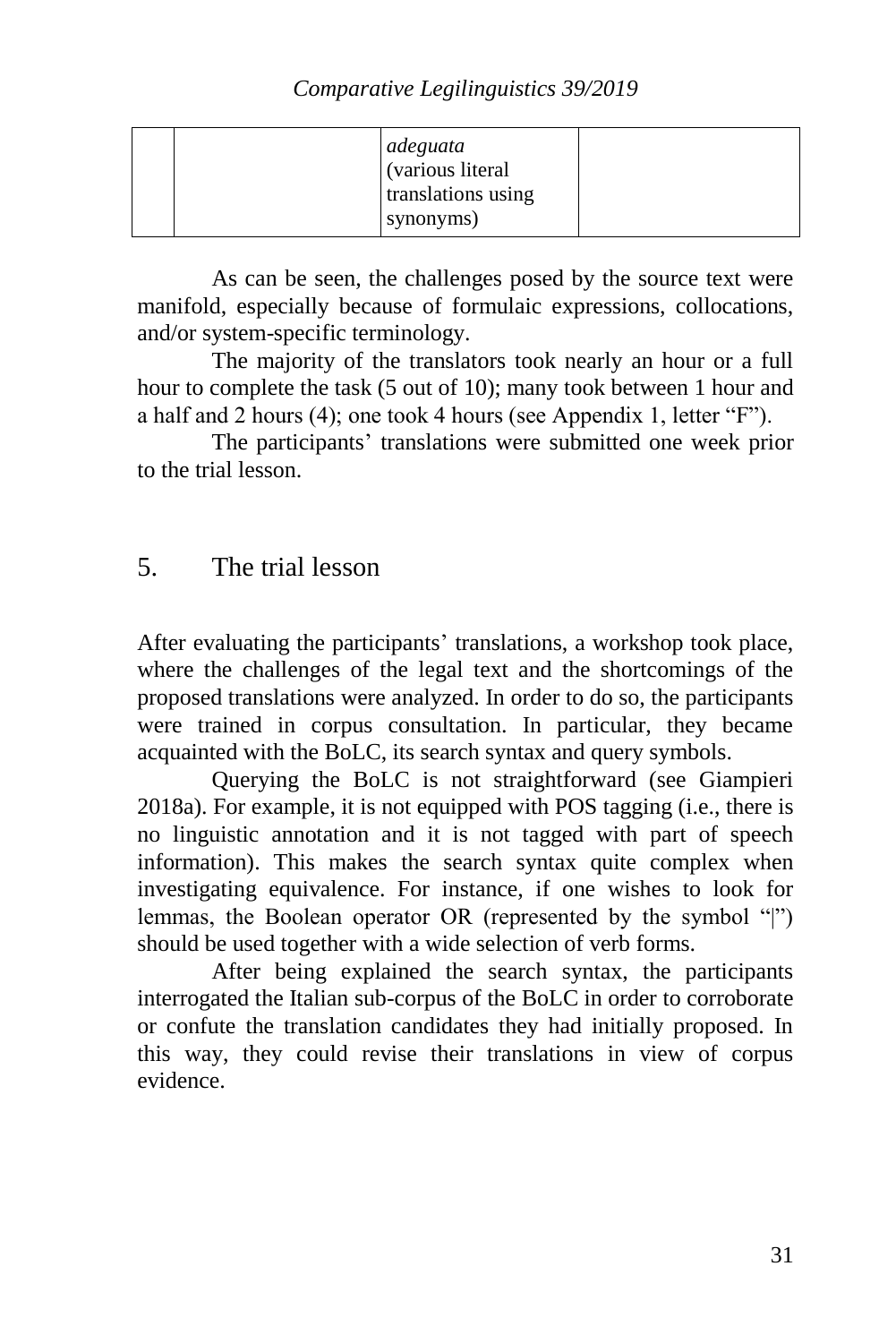## 6. Approach

After being trained in the use of the BoLC, the participants selfrevised their translations and verified the adequacy of their translation candidates in light of corpus evidence. The corpus analysis carried out by the participants was supervised by the trainer, who performed another evaluation of the translation proposals.

This paragraph will, hence, highlight how the participants interrogated the BoLC in order to retrieve sensible information. Furthermore, it will explore how corpus consultation helped refine translation work and confute or corroborate the translation candidates proposed by other language resources. Appendix 2 reports the BoLC query syntax and the results (or corpus evidence) obtained during the workshop. In practice, Appendix 2 draws on the challenging words or constructs of the legal documents (Table 2), and it shows how to dispel doubts by consulting the BoLC. The content of Appendix 2 will be discussed here below. The relevant search syntax will be explained and the results obtained from corpus evidence will be outlined.

As for the first term "Answer and affirmative defense" (Appendix 2, [1]), the participants were shown that the Hoepli online dictionary proposed "*comparsa di costituzione*" as a translation candidate of "answer". By searching for "*comparsa di costituzione*" in the Italian sub-corpus of the BoLC, it was possible to note it together with "*con domanda riconvenzionale*". This phrase translates "and affirmative defense". It goes without saying that further research on the web (for example on lawyers' web pages, or fora) would corroborate that an "Answer and affirmative defense" is the parallel of a *Comparsa di costituzione con domanda (o eccezione) riconvenzionale*. It is self-evident that sound knowledge of comparative law is necessary before engaging in legal translations, otherwise system-specific terminology might not be understood and/or rendered properly (De Groot and Van Laer 2008; Vigier Moreno and Sánchez Ramos 2017).

The term "breach of contract" (Appendix 2, [2]) was looked up in dictionaries. The Hoepli online dictionary suggested "*inadempimento di contratto*". In their home translations, the participants had proposed "*inadempimento contrattuale*", "*inadempienza contrattuale*" (both back-translated "non-fulfillment of contract") and "*violazione contrattuale*" (back-translated "violation of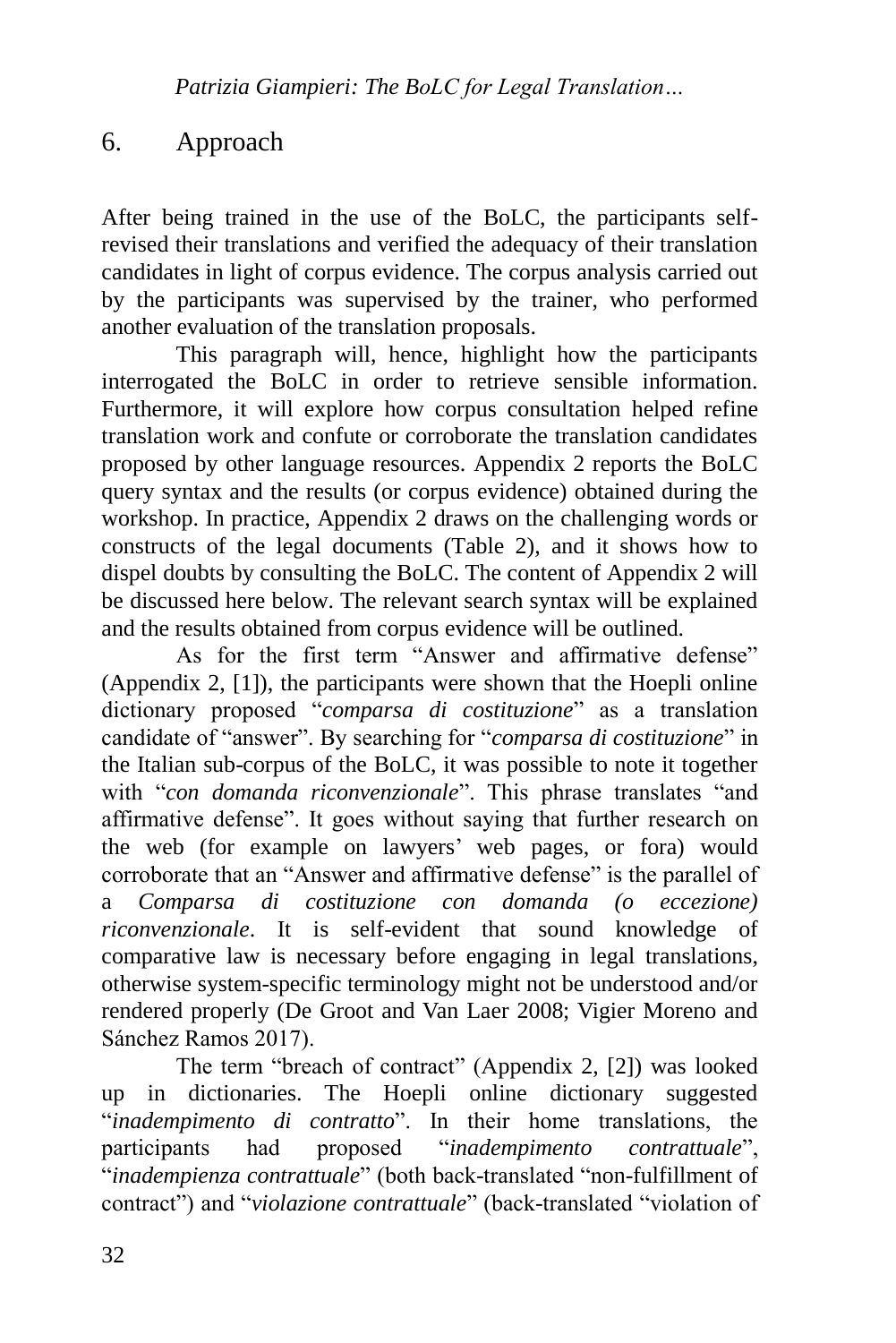contract"). Therefore, the BoLC search string was the following: ("*inadempimento*" "*contrattuale*")|("*inadempienza*" "*contrattuale*") (back-translated: "non-fulfillment of contract" written with two different synonyms separated by the OR Boolean operator). In this way, it was possible to notice that "*inadempimento*" was more frequent. The same results were obtained by searching for "*violazione contrattuale*" ("violation of contract") and then "*inadempimento contrattuale*" (another way of saying "non-fulfilment of contract"). It was evident that the collocation "*inadempimento contrattuale*" was more frequent in the BoLC and its meaning in context was more adequate.

As far as "plaintiff" (Appendix 2, [3]) is concerned, the participants were invited to consult the Hoepli online dictionary, which suggested both "*attore*" and "*ricorrente*". These two terms are synonyms, but cannot be used interchangeably as the second one is used in particular cases envisaged by law (Giampieri 2017: 52). The differences could be grasped only by reading the literature in this field and/or lawyers' blogs or web pages addressing these terms (see Brocardi lawyers' online dictionary for an example). The translators had also found "*querelante*" in their home assignment. By searching for this term in the BoLC, however, it was possible to note that it was paired with criminal law terminology, such as "*procedimento penale*" or "*processo penale*" (criminal proceedings); "*pubblico ministero*" (public prosecutor or state's attorney), etc. Therefore, "*querelante*" was ruled out.

Regarding the formulaic expression "has failed to perform" (Appendix 2, [4]), the participants had proposed either "*non ha adempiuto*" (back-translated "[s/he] has not fulfilled") or "*non ha ottemperato*" ("[s/he] has not complied with"). The translators were invited to investigate which one was more frequent in the BoLC by writing the following search string: ("*ottemperare*"|"*ottemperato*"|"*adempiere*"|"*adempiuto*")("*obblighi*"|" *obbligazioni*") (back-translated: "comply with OR complied with OR fulfill OR fulfilled" AND "obligations"). This phrase considers the verbs "*ottemperare*" ("comply with") and "*adempiere*" ("fulfill") in their infinitive and past participle forms. As the BoLC is not lemmatized, the infinitive and past participle forms of "*ottemperare*" ("comply with") and "*adempiere*" ("fulfill") had to be written in the search string, together with the two translations of "obligations" ("*obbligazioni*" and "*obblighi*"). The results were straightforward as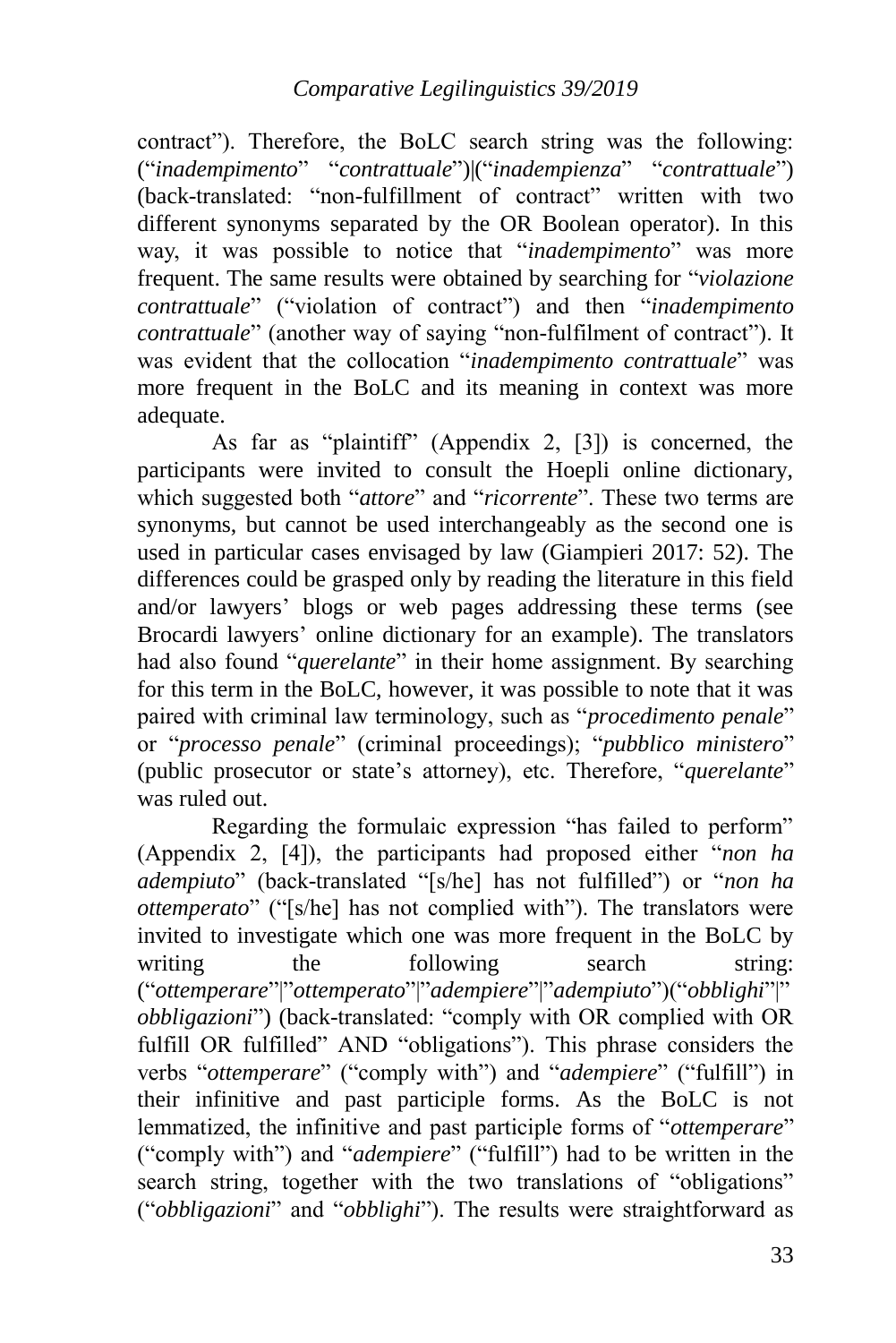"*adempiere*" was the only solution proposed, together with either "*obbligazioni*" or "*obblighi*" (both rendering "obligations").

As far as "agreement, paragraph" is concerned (Appendix 2, [5]), it can be argued that when searching for "agreement" in a dictionary, the translation candidates "*accordo*" and "*contratto*" came to the fore. When looking for "paragraph", instead, the translations "*paragrafo*" and "*comma*" were suggested. However, by writing ("*del*" "*contratto*")|("*dell*" [] "*accord*") (back-translated "of the contract" OR "of the agreement"), it was possible to note that "*contratto*" (back-translated "contract") was by far more frequent than "*accordo*" (back-translated "agreement"), and "*articolo*" ("article") or "*clausola*" ("clause") appeared quite often before "*del contratto*" ("of the contract"). Hence, the correct translation of "paragraph" was neither "*paragrafo*" nor "*comma*" in a contract or an agreement, but "*clausola*" ("clause") or "*articolo*" ("article"). In order to dispel doubts, the following search string was suggested: ("*articolo*"|"*clausola*") []{0,3} "*contratto*" (back-translated: "article OR clause  $\ldots$  contract"). The  $[1]$ {0,3} command instructed the system to search from 0 to 3 characters between the two word groups. It was evident that "*clausola*" ("clause") prevailed over "*articolo*" ("article").

Regarding the formula "investment in cash and in kind" (Appendix 2, [6]), the Hoepli online dictionary clearly specified that "in kind" means "*in natura*". By searching for ("*investimento*"|"*investimenti*") "*in*" "*natura*" ("investment OR investments in nature") in the BoLC, no hits could be found. This suggested that there must have been another formulaic expression. By simply writing *"in" "natura"* ("in nature"), it was possible to notice the word "*conferimenti*" (back-translated "contributions") which preceded it. Therefore, the formula "*conferimenti in denaro e in natura*" ("contributions in cash and in kind") was the correct solution.

As for "want of consideration" (Appendix 2, [7]), the majority of the translators had proposed literal rendering, such as "*mancata considerazione*" ("lack of consideration"), or "*difetto di considerazione*" ("defect of consideration"). Some others had suggested "*mancata controprestazione*" ("lack of counterperformace"). In order to either confute or corroborate these translation candidates, the string ("*difetto*"|"*mancata*"|"*mancanza*") []{0,4} ("*controprestazione*"|"*considerazione*") was written (backtranslated: "defect OR lack" … "consideration OR counter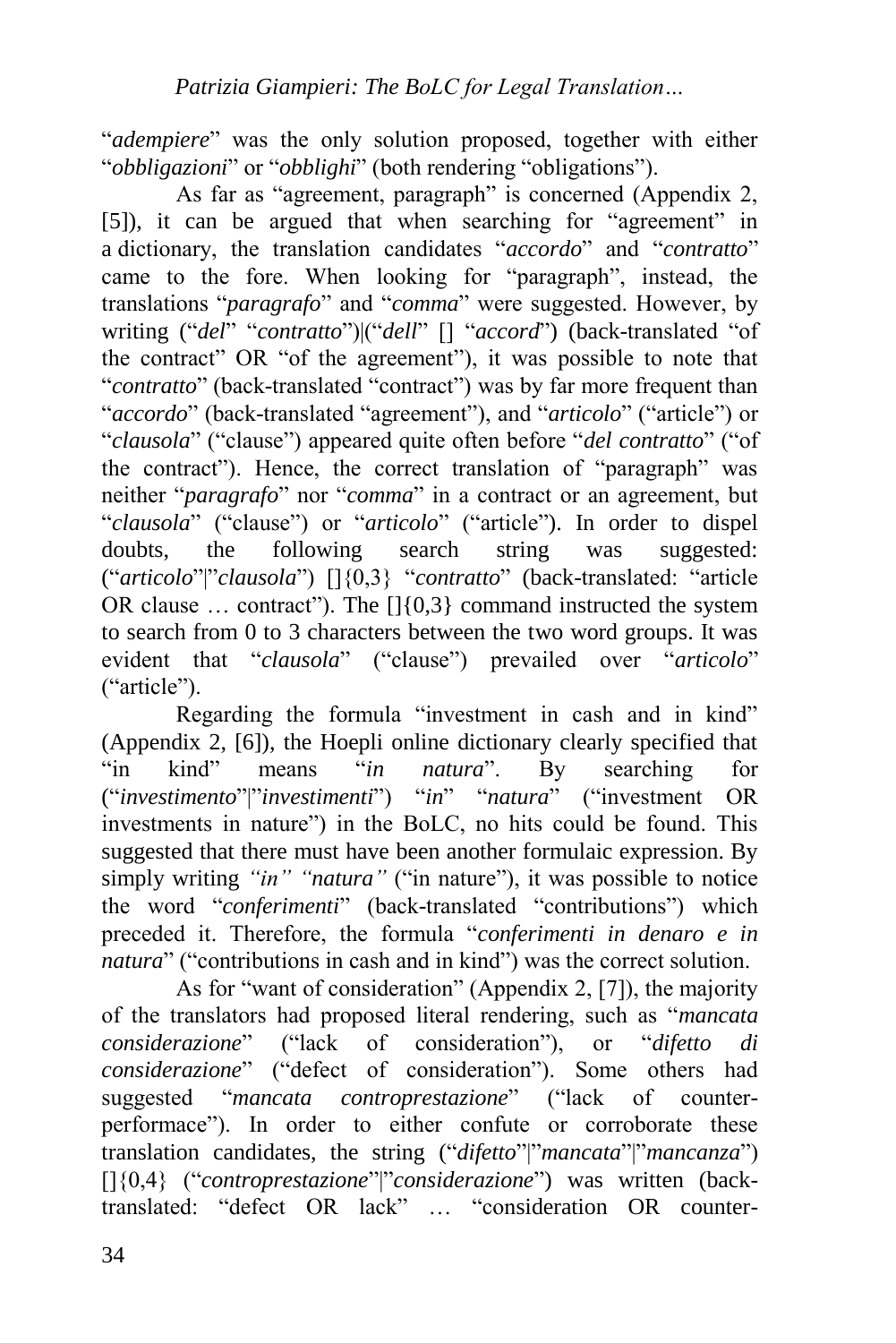performance"). The concordances obtained showed many "*considerazione*" ("consideration"). However, the meanings in context of this word were "attention" or "thoughtfulness", which were far from the original "want of consideration". The latter, in fact, referred to the lack of reciprocal performance in a contractual obligation. By taking out "*considerazione*" from the search string, it was possible to notice a few concordance lines with "*mancata controprestazione*" or "*mancanza di una controprestazione*" (back-translated: "lack of (a) counter-performance"). Therefore, the most appropriate term was "*controprestazione*" (back-translated: "counter-performance").

The meaning and use of the term "termination" in a contract (Appendix 2, [8]) is fully addressed by the American law (see, for example, the UCC 1972). The same can be said of its translation candidates (Giampieri 2016). Nonetheless, not all dictionaries propose a consistent rendering, especially because its translations depend on the reference legal system. However, as the subject matter in question was a breach of contract, the search query was the following: *"contratto" []{0,5} "inadempimento"* (back-translated: "contract... breach"). In this way, it was possible to search for translation equivalents of "termination for breach of contract". Concordance lines with "*risoluzione del contratto per inadempimento*" (back-translated: "termination/cancellation of contract for breach") came to the fore. Hence, in this context, the translation of "termination" was "*risoluzione*".

As far as "unlawful penalty" is concerned (Appendix 2, [9]), unfortunately the BoLC provided too many hits with "*penale*", "*clausola penale*" or "*sanzione penale*" (all translating "penalty"). The suggested search syntax was then the following: ("*clausola*"|"*penale*") ("*illegittima*"|"*illecita*"|"*illegal*") (backtranslated: "clause OR penalty" AND "illegitimate OR illicit OR illegal"). However, the corpus proposed both *"clausola illegittima"*  and *"clausola illecita"*. Therefore, other language resources had to be consulted in order to dispel doubts. In this case, the Garzanti Italian dictionary and the Italian Treccani encyclopedia provided satisfactory explanations of the differences between "*illegittimo*" (back-translated "illegitimate"), "*illecito*" (back-translated "illicit"), and "*illegale*" (back-translated "illegal"). After reading the explanations, the participants found that "*illegittima*" was an acceptable translation candidate of "unlawful", as it related to something which does not comply with the law owing to flaws.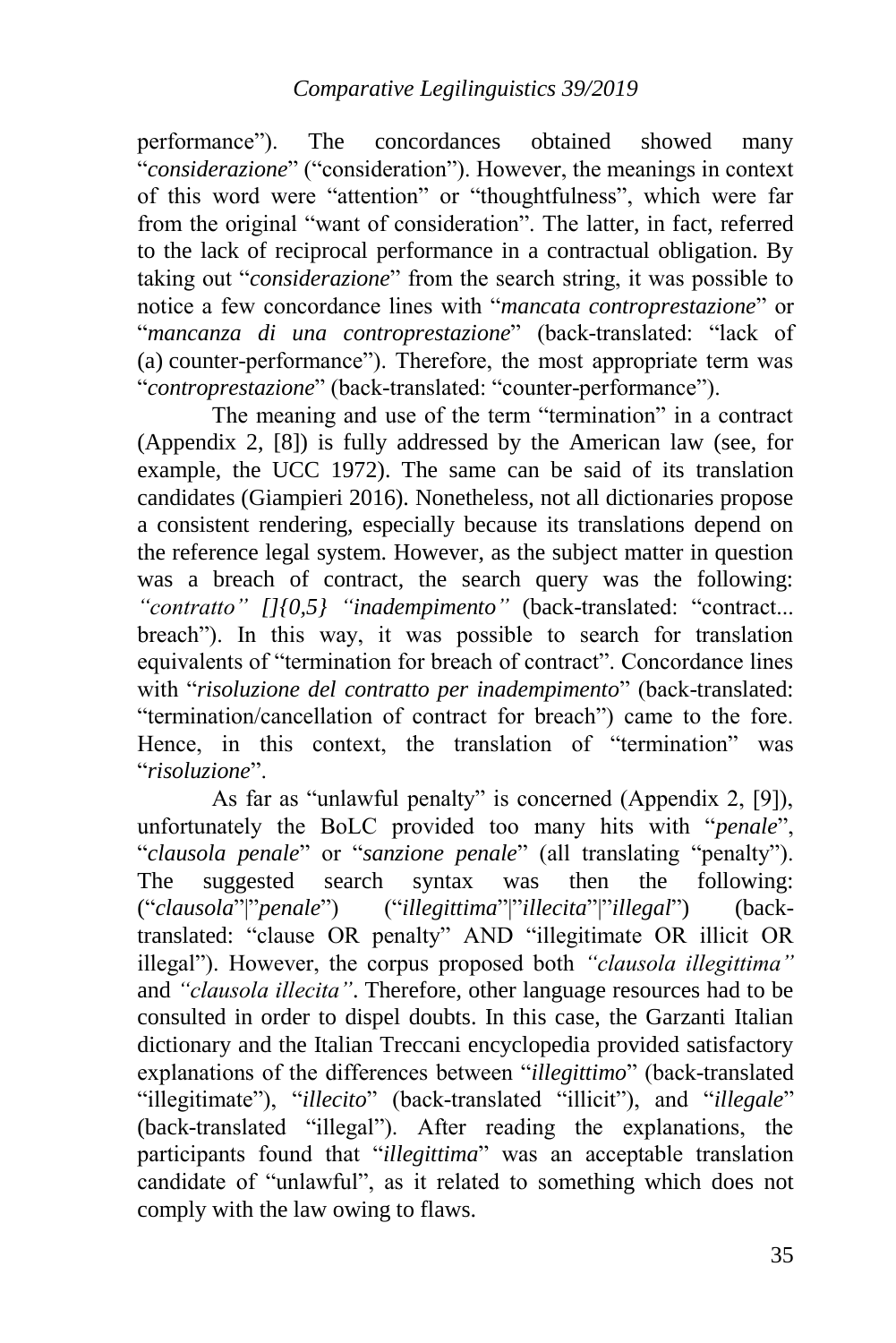In the phrase "not recoverable as liquidated damages" (Appendix 2, [10]), the participants were confronted with both the translation of the term "liquidated damages" and the adjective or verb which collocate with it. "Liquidated damages" was not listed in many online dictionaries. However, accurate web research could provide sound explanations and a translation. For instance, Italian lawyers' blogs (see Bianchi 2012) or publishing houses' web articles (see De Palma 2010) clearly stated that a liquidated damages clause concern the damages which a party claims from the other party in case of a breach of contract. Therefore, the term "damages" was a synonym of "liquidated damages" and was translated "*risarcimento del danno*" in most dictionaries. The BoLC search string was then the following: *"non" []{0,5} "risarcimento" "Danni"* (back-translated: "not... liquidated damages") or *"non"* []{0,2} *"come"* []{0,5} *"risarcimento"* (back-translated: "not... as... liquidated damages"). In both cases, the verb "*si configura*" (back-translated "is classified/considered") came to the fore.

Regarding the closing phrase "and such other relief as is just and proper" (Appendix 2, [11]), the participants had proposed several translation candidates. By consulting the Garzanti online dictionary, it was possible to note that the translation of "relief" was "*riparazione*" (back-translated "repair"). Therefore, the BoLC search string was as follows: ("*riparazione*") []{0,5} ("*equa*"|"*corretta*"|"*adeguata*"|"*giusta*"). ("repair …. fair OR right OR adequate OR just"). The participants noted that some of the adjectives which followed "*riparazione*" were the ones they had suggested. For example, the BoLC showed a concordance line with "*ogni altra riparazione adeguata*" (back-translated: "any other adequate repair").

The new translation candidates were evaluated by the trainer and they were found satisfactory. It goes without saying that, in order to obtain sensible results from the BoLC, users needed to know how to navigate through its data. To some extent, they also needed to "play with words" in order to formulate search queries which could lead to meaningful results. In this sense, the BoLC search syntax was not particularly straightforward. However, once mastered, it led to very insightful findings.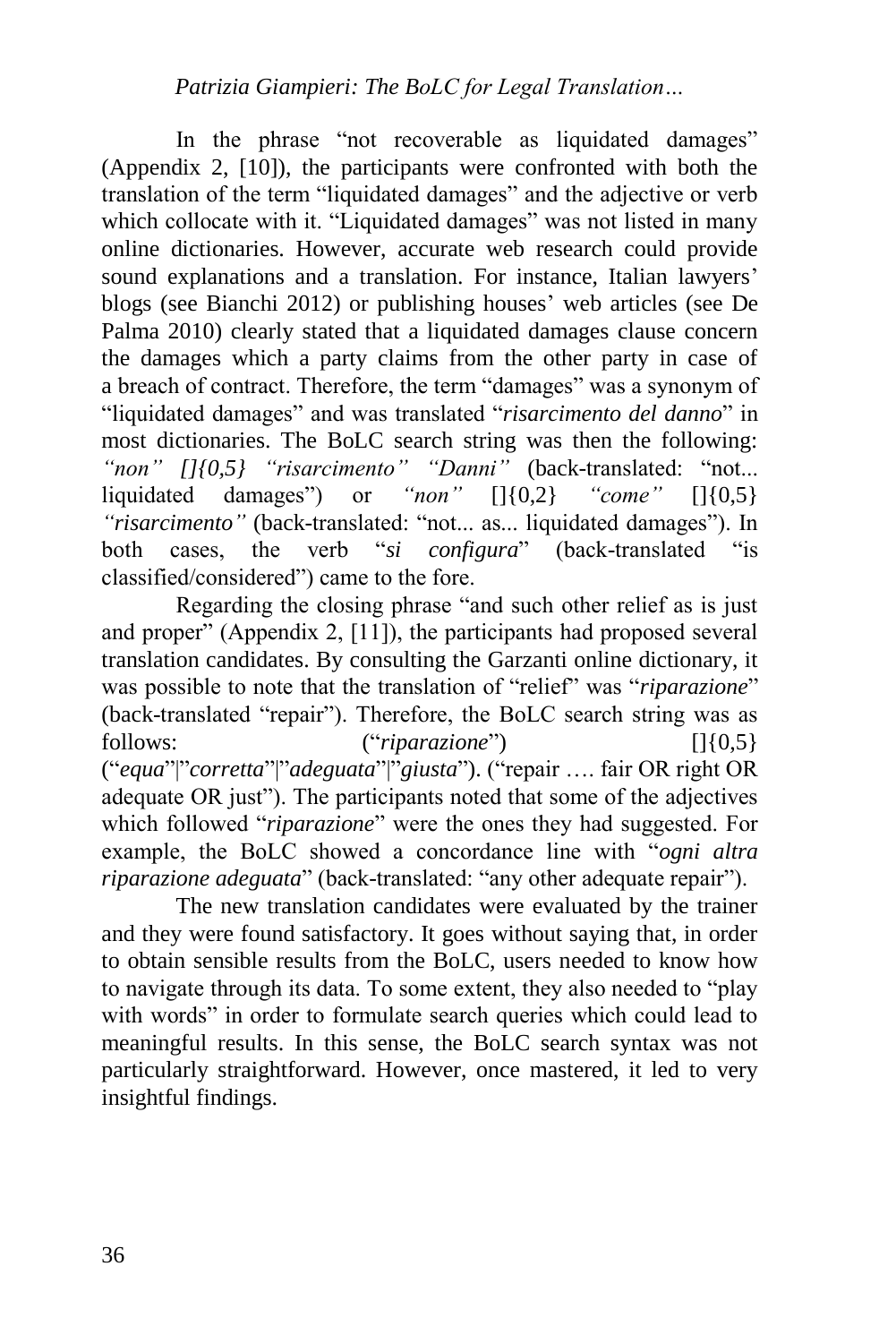# 7. Findings: advantages and shortcomings of the BoLC

On the basis of the participants' suggested translations, of their search for the best candidates and of the results obtained, it can be argued that the BoLC was a reliable source of legal language which helped dispel doubts. Despite its complex search query, the results obtained were very satisfactory. As could be noticed during the trial lesson, in fact, the BoLC helped increase the user's confidence (Frankenberg-Garcia 2015: 353) and translate more accurately (Giampieri 2018a). Albeit consulting multilingual platforms and online multilingual dictionaries, it was apparent that the participants' translation candidates were sometimes inaccurate or imprecise (see [3], [6] and [9] in Appendix 2). This, however, could have been due to the fact that some translators had little or no experience in legal texts and for some translators (namely 5), English was not the only working language.

Nonetheless, in some cases the BoLC did not provide satisfactory answers. For example, the term "answer and affirmative defense" (in [1]) belongs to American civil proceedings and it was probably too specific and out of the BoLC remit."Plaintiff" (in [3]), instead, was perhaps too generic. In [9], the search for the translation candidates of "unlawful penalty" was not successful. Therefore, knowledge of comparative law and/or the consultation of legal documentation was an unquestionable prerequisite, as the corpus alone could not provide sufficient evidence.

Furthermore, it goes without saying that translation candidates had firstly to be searched either online or in dictionaries, before being entered in the BoLC search string. Translators' intuition was probably not developed enough to suggest the terms to search in the corpus (Bowker and Pearson 2002: 14). This, however, should not be considered a drawback. The literature, in fact, reports that corpora are language tools which can, or should, be used in conjunction with other language resources such as dictionaries (Zanettin 2009; Biel 2010; Giampieri 2018b).

In light of the above, it can be speculated that knowledge of comparative law regarding the subject matter is essential, in order to deliver accurate legal translation work. Moreover, a joint use of several language resources would be advisable (Giampieri 2018b),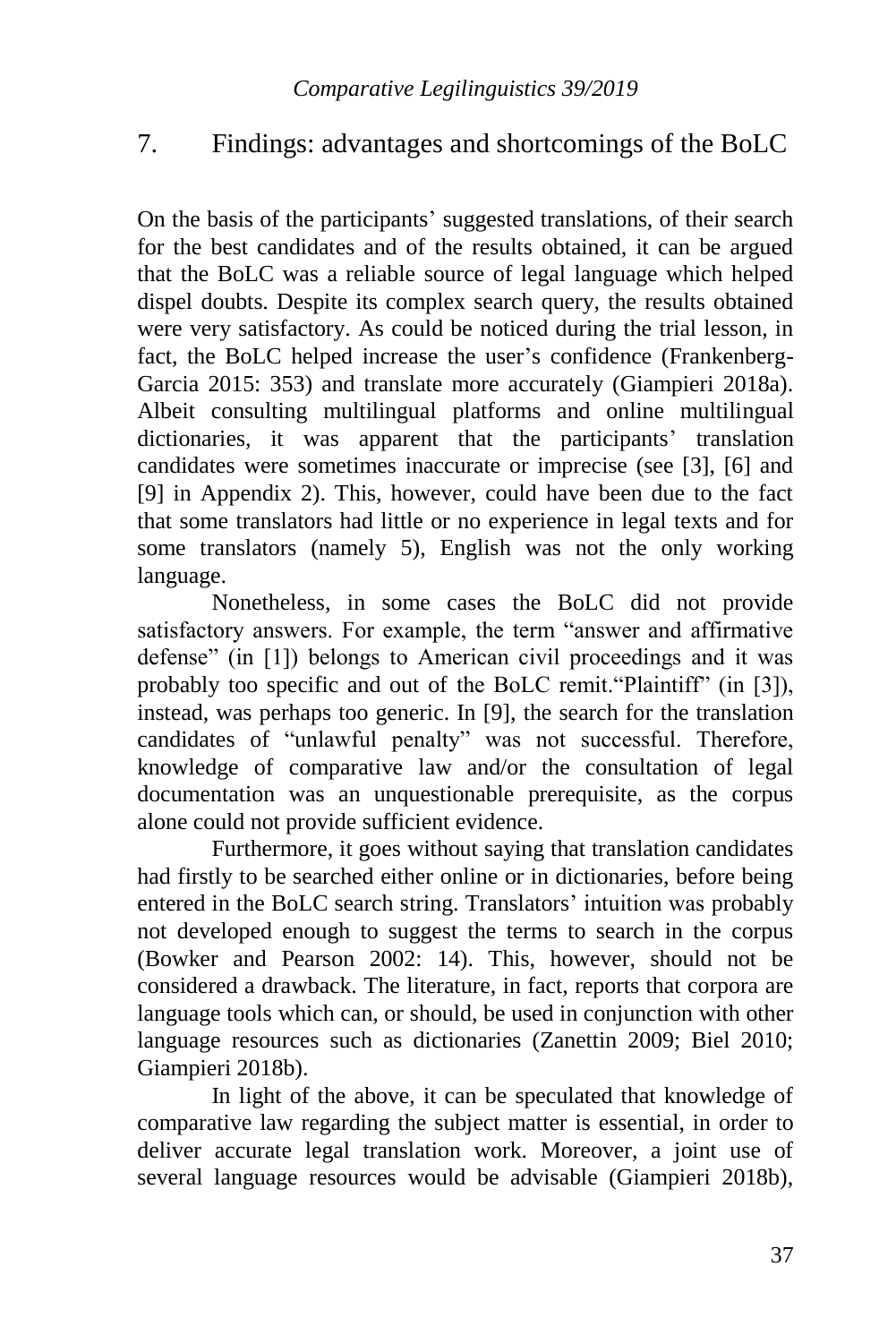together with the consultation of a legal corpus, of field-specific documents and of the literature.

### 8. Conclusions

The trial lesson with 10 experienced translators showed that sometimes legal discourse cannot be tackled only by relying on dictionary entries, past translators' choices, or by consulting online multilingual platforms. Dictionary suggestions and multilingual platforms can, in fact, be biased due to lack of consideration of the system-specificity of the searched terms.

The workshop findings remarked the importance of using a variety of language resources in order to deliver accurate translation work. Therefore, several sector-specific documents (such as lawyers' draft documents, lawyers' blogs, acts or contracts) should be consulted, in order to find reliable technical words. In addition, querying a corpus can be useful, as it helps dispel doubts as far as collocations, colligations and formulaic expressions are concerned. For example, in cases where the translators' intuition could not help find acceptable candidates, dictionaries proved to be of great help. Dictionary entries, however, should be corroborated or confuted by corpus evidence.

Despite the many advantages of the BoLC, the trial lesson also brought to the fore some of its drawbacks. For example, the BoLC is not lemmatized and the search syntax is rather complex, especially if one wishes to carry out accurate research. Therefore, terms whose meaning is too broad or complex may be hard to find, due to the impossibility of narrowing down the search. A good way of tackling the complexity of the BoLC search syntax is to "play with words" and write search queries by using Boolean operators to find meaningful results. For these reasons, once its syntax is mastered, the BoLC is a reliable legal language tool which helps deliver accurate translation work, especially if used in combination with other language resources.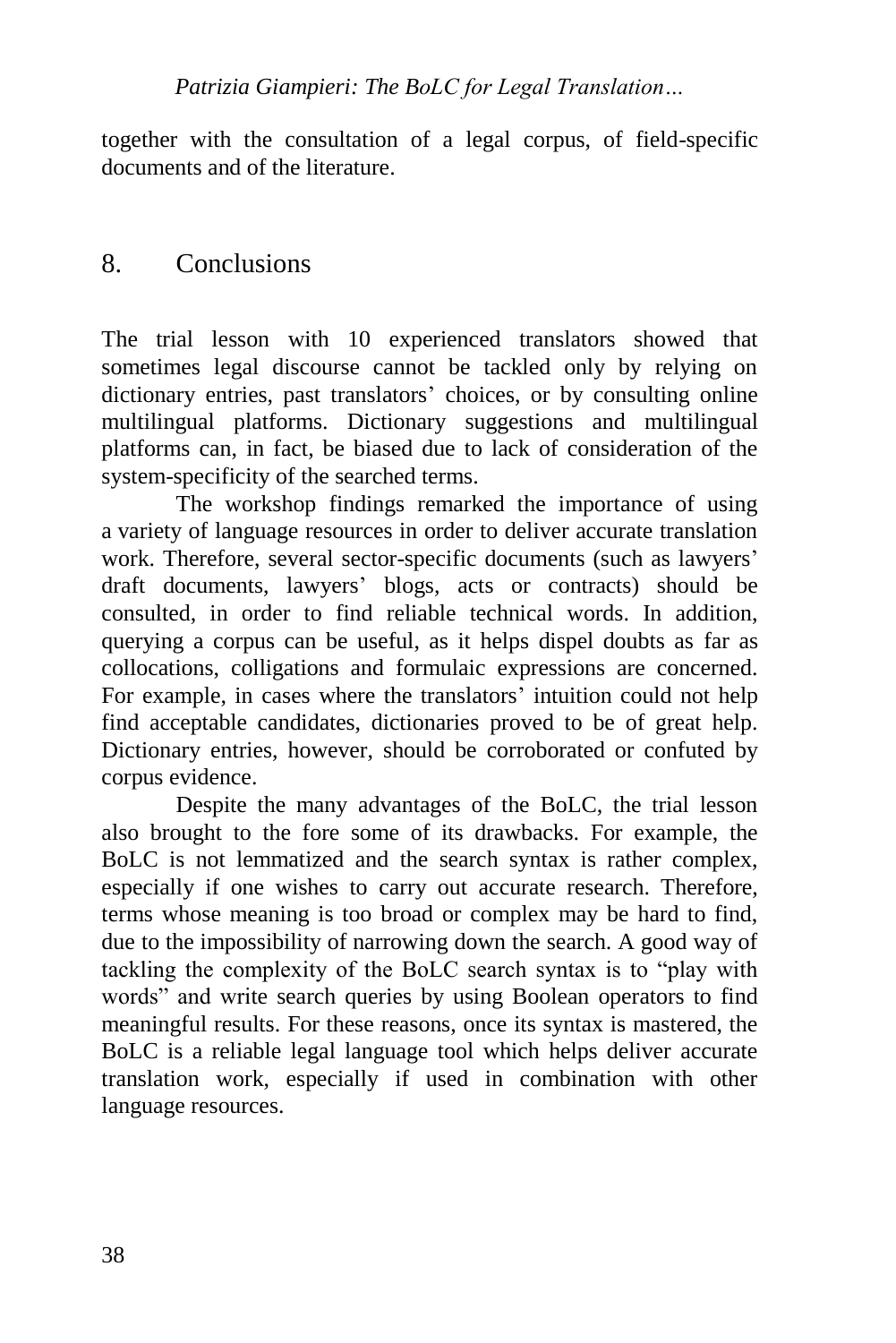### Bibliography

Abate, Claudio. 1998. *Il documento legale anglosassone*. Milan: Hoepli.

Acquaviva, Mariano. 2018. Web article. [https://www.laleggepertutti.it/190848\\_cosa-vuol-dire-illegale](https://www.laleggepertutti.it/190848_cosa-vuol-dire-illegale) (accessed June, 18 2019).

- Bhatia, Vijay Kumar. 1993. *Analysing Genre: Language Use in Professional Settings*. London: Longman.
- Bhatia, Vijay Kumar, Nicola M. Langton, and Jane Lung. 2004. Legal discourse: Opportunities and threats for corpus linguistics. In *Discourse in the Professions. Perspectives from Corpus Linguistics*. ed. Ulla Connor, and Thomas A. Upton. 203-231. Amsterdam/Philadelphia: John Benjamins.

Bianchi, Marco. 2012. [https://contrattiinternazionalidimarcobianchi.it/clausola](https://contrattiinternazionalidimarcobianchi.it/clausola-penale-v-clausola-di-liquidated-damages/)[penale-v-clausola-di-liquidated-damages/](https://contrattiinternazionalidimarcobianchi.it/clausola-penale-v-clausola-di-liquidated-damages/) (accessed June, 18 2019).

- Biel, Łucja. 2008. Legal terminology in translation practice: dictionaries, googling or discussion forums? *SKASE Journal of Translation and Interpretation 3*: 22–38.
- Biel, Łucja. 2010. Corpus-Based Studies of Legal Language for Translation Purposes: Methodological and Practical Potential. In *Reconceptualizing LSP. Online proceedings of the XVII European LSP Symposium 2009*. ed. Carmen Heine, and Jan Engberg, 1-19.
- Biel, Łucja and Jan Engberg. 2013. Research models and methods in legal translation. Linguistica Antverpiensia – New Themes in *Translation Studies 12*: 1-11.
- Bowker, Lynne and Jennifer Pearson. 2002. *Working with specialized language – A practical guide to using corpora*. London and New York: Routledge.
- Coulthard, Malcolm and Alison Johnson. 2007. *An Introduction to Forensic Linguistics – Language in Evidence*. New York: Routledge.
- Coulthard Malcolm and Alison Johnson 2010. *The Routledge Handbook of Forensic Linguistics*. Abingdon: Routledge.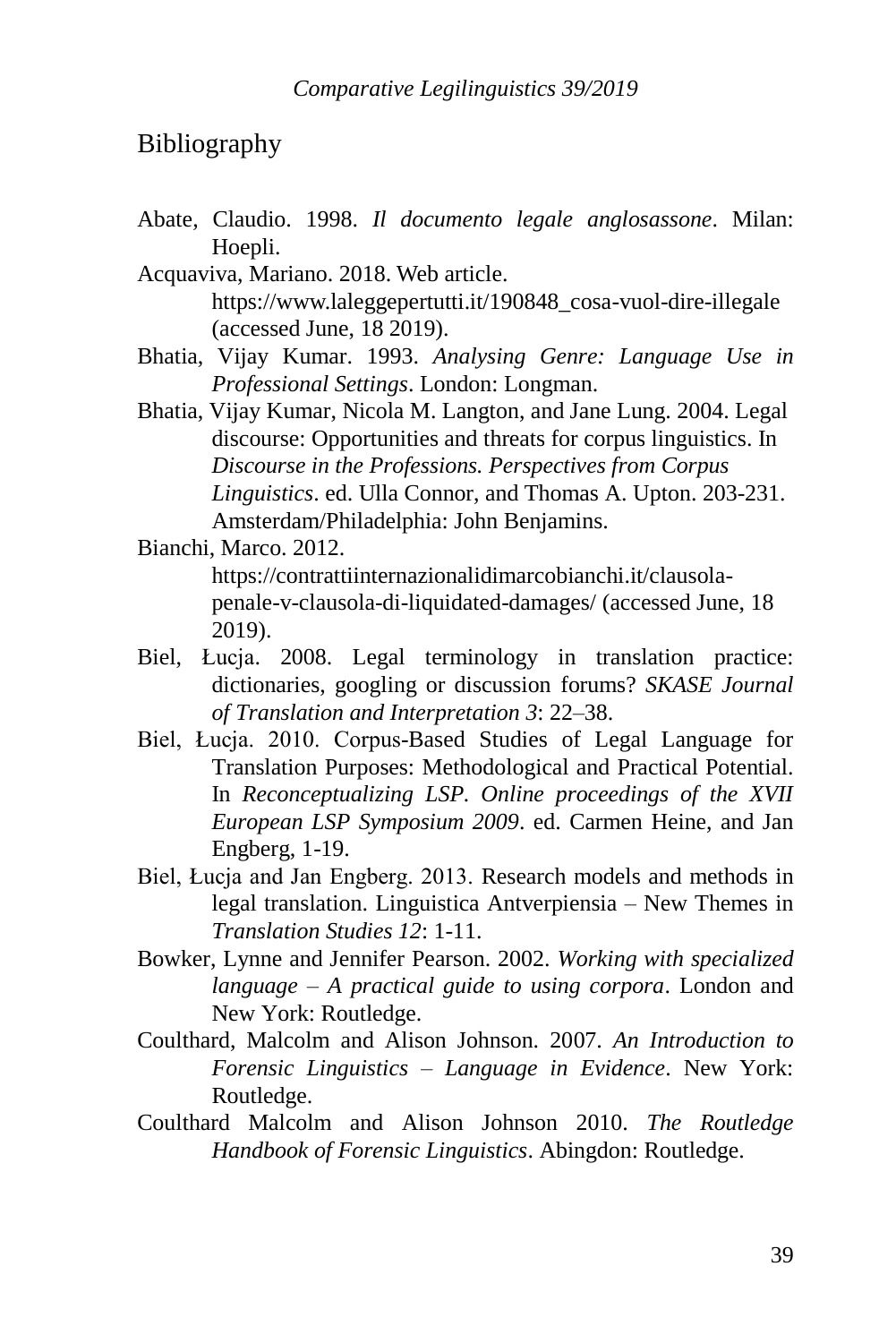- De Groot, Gerard René and Conrad J. P. Van Laer. 2008. *The Quality of Legal Dictionaries: an assessment.* Maastricht: University of Maastricht.
- De Palma, Serena. 2010. [https://www.filodiritto.com/articoli/2010/02/i-rimedi](https://www.filodiritto.com/articoli/2010/02/i-rimedi-contrattuali-allinadempimento-penalty-clause-e-liquidated-damages-clause)[contrattuali-allinadempimento-penalty-clause-e-liquidated](https://www.filodiritto.com/articoli/2010/02/i-rimedi-contrattuali-allinadempimento-penalty-clause-e-liquidated-damages-clause)[damages-clause](https://www.filodiritto.com/articoli/2010/02/i-rimedi-contrattuali-allinadempimento-penalty-clause-e-liquidated-damages-clause) (accessed June, 18 2019).
- Frankenberg-Garcia, Ana. 2015. Training translators to use corpora hands-on: challenges and reactions by a group of 13 students at a UK university. *Corpora 10 (2)*: 351-380.
- Genette, Marie. 2016. How reliable are online bilingual concordancers? An investigation of Linguee, TradooIT, WeBiText and ReversoContext and their reliability through a contrastive analysis of complex prepositions from French to English. Master's Thesis. [https://www.duo.uio.no/bitstream/handle/10852/51577/MAthe](https://www.duo.uio.no/bitstream/handle/10852/51577/MAthesis_Marie_GENETTE.pdf?sequence=1&isAllowed=y) [sis\\_Marie\\_GENETTE.pdf?sequence=1&isAllowed=y](https://www.duo.uio.no/bitstream/handle/10852/51577/MAthesis_Marie_GENETTE.pdf?sequence=1&isAllowed=y)  (accessed June, 18 2019).
- Giampieri, Patrizia 2016. A Critical Compartive Analysis of Online Tools for Legal Translations. *The Italian Law Journal 2(2)*: 445-461.
- Giampieri, Patrizia. 2017. Legal English per avvocati e traduttori. [Legal English for lawyers and translators]. Milan: Giuffrè.
- Giampieri, Patrizia. 2018a. Online parallel and comparable corpora for legal translations. *Altre Modernità, 20*: 237-252.
- Giampieri, Patrizia. 2018b. The web as corpus and online corpora for legal translations. *Comparative Legilinguistics 33*: 35-55.
- Laursen, Anne Lise and Ismael Arinas Pellón. 2012. Text Corpora in Translator Training. *The Interpreter and Translator Trainer 6(1)*: 45-70.
- Laviosa, Sara. 2002. *Corpus-based Translation Studies. Theory, Findings, Applications*. Ámsterdam / Nueva York: Rodopi.
- Makowska Aleksandra. 2016. Creating multilingual corpora to teach scientific translation. In *New Insights into Corpora and Translation*, ed. Daniel Gallego-Hernández, 57-77. Newcastle upon Tyne: Cambridge Scholars Publishing.
- McEnery, Tony, Richard Xiao, and Yukio Tono. 2006. *Corpus-Based Language Studies: An Advanced Resource Book*. New York: Routledge.
- Rossini Favretti, Rema, Fabio Tamburini, and Enrico Martelli. 2007.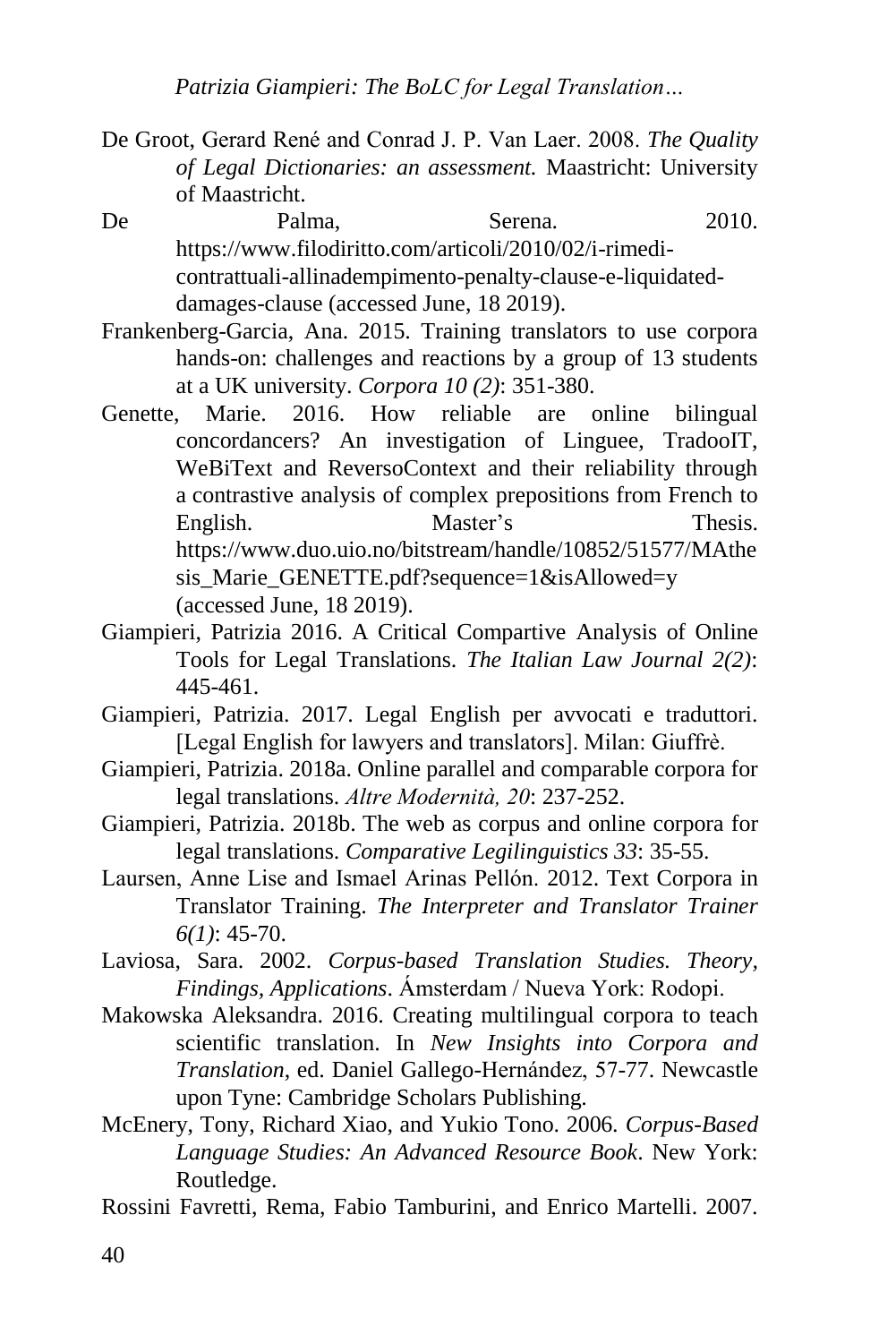*Comparative Legilinguistics 39/2019*

Words from Bononia Legal Corpus. In *Text Corpora and Multilingual Lexicography*, ed. Wolfgang Tuebert, 11-30. Amsterdam: John Benjamins.

- Sinclair, John. 1991. *Corpus, concordance, collocation*. Oxford: Oxford University Press.
- Tiersma, Peter. 1999. *Legal Language*. University of Chicago Press.
- Tiersma, Peter, and Lawrence M. Solan. 2012. *The Oxford Handbook of Language and Law*. New York: Oxford University Press.
- Uniform Commercial Code (UCC) Act 174 of 1962. Available at: [https://www.michigan.gov/documents/entireuccbook\\_18831\\_](https://www.michigan.gov/documents/entireuccbook_18831_7.pdf) [7.pdf](https://www.michigan.gov/documents/entireuccbook_18831_7.pdf) courtesy of [www.legislature.mi.gov](http://www.legislature.mi.gov/)
- Vigier Moreno, Francisco J. 2016. Teaching the Use of ad hoc Corpora. *Language and Law / Linguagem e Direito 3(1)*: 100- 119.
- Vigier Moreno, Francisco J. and Maria del Mar Sánchez Ramos. 2017. Using Parallel Corpora to Study the Translation of Legal System-Bound Terms: The Case of Names of English and Spanish Courts. In Computational and Corpus-Based Phraseology. Second International Conference, Eu-rophras 2017 London, UK, November 13–14, 2017 Proceedings, ed. Ruslan Mitkov, 260-273. Cham: Springer.
- Williams, Christopher. 2004. Legal English and Plain Language: an introduction. *ESP Across Cultures 1*: 111-124.
- Zanettin, Federico. 1998. Bilingual Comparable Corpora and the Training of Translators. *Meta : journal des traducteurs / Meta: Translators' Journal 43(4)*: 616-630.
- Zanettin, Federico. 2009. Corpus-based Translation Activities for Language Learners. *The Interpreter and Translator Trainer 3(2)*: 209-24.
- Zanettin, Federico. 2012. *Translation-Driven Corpora: Corpus Resources for Descriptive and Applied Translation Studies*. London: Routledge.

### **Online resources:**

Brocardi lawyers' online dictionary: <https://www.brocardi.it/dizionario/3566.html> Garzanti dictionary: [www.garzantilinguistica.it](http://www.garzantilinguistica.it/) Hoepli dictionary: [www.dizionari.repubblica.it](http://www.dizionari.repubblica.it/) Treccani encyclopedia:<http://www.treccani.it/enciclopedia/>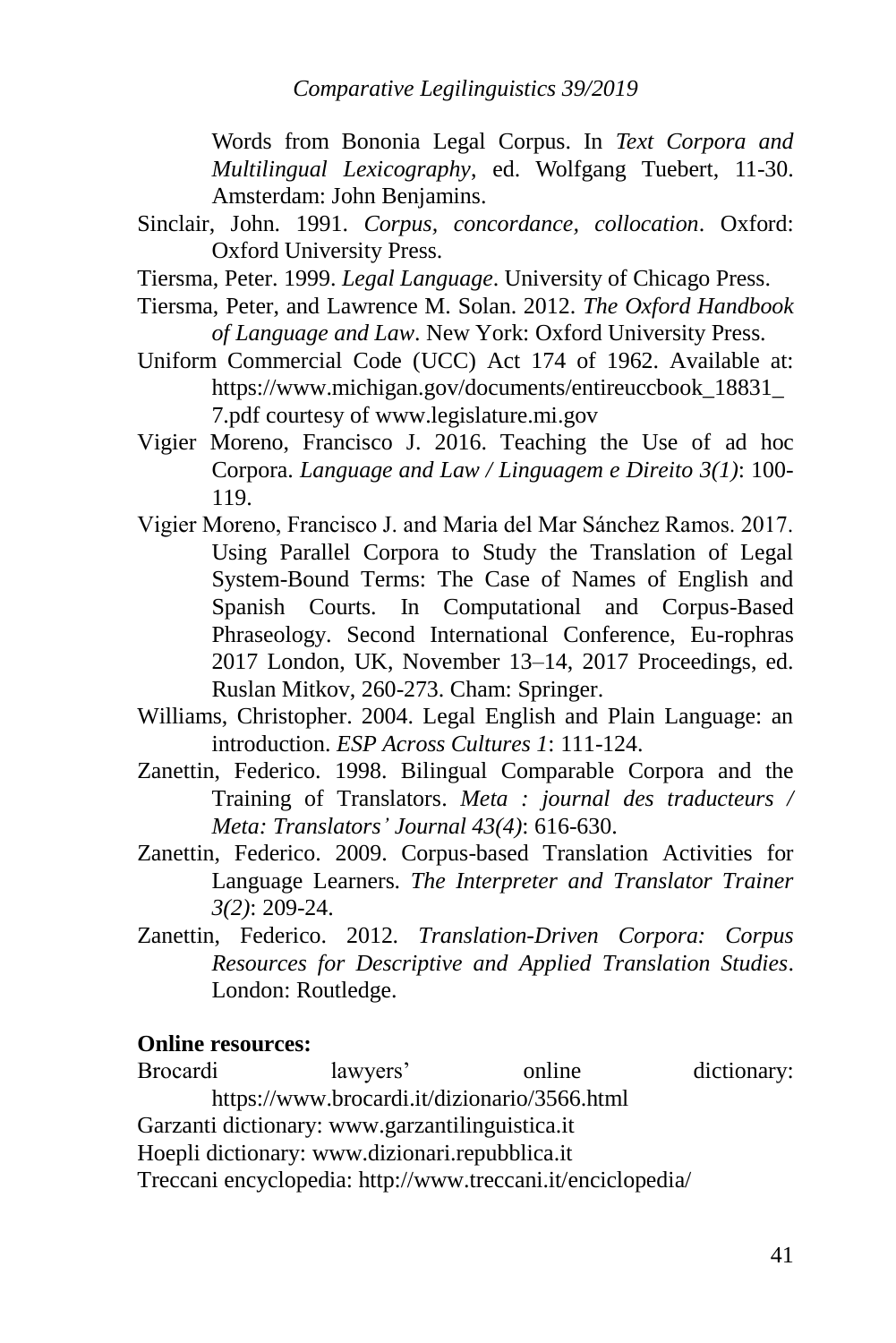| $-1.1$<br>Que<br>stio<br>ns | Transl<br>ator 1                                         | Tran<br>slato<br>r <sub>2</sub>                                                             | Tran<br>slato<br>r 3 | Transl<br>ator 4                                                        | Tran<br>slato<br>r <sub>5</sub>                                       | Transl<br>ator 6                                                                                           | Tran<br>slato<br>r 7                                                                                                                                                        | Transl<br>ator 8                                    | Transl<br>ator 9                                                     | <b>Trans</b><br>lator<br>10                           |
|-----------------------------|----------------------------------------------------------|---------------------------------------------------------------------------------------------|----------------------|-------------------------------------------------------------------------|-----------------------------------------------------------------------|------------------------------------------------------------------------------------------------------------|-----------------------------------------------------------------------------------------------------------------------------------------------------------------------------|-----------------------------------------------------|----------------------------------------------------------------------|-------------------------------------------------------|
| $\mathbf A$                 | 15                                                       | 20                                                                                          | 30                   | 11                                                                      | 24                                                                    | 10                                                                                                         | 15                                                                                                                                                                          | 15                                                  | 9                                                                    | 10                                                    |
| B                           | $\overline{a}$                                           | 20                                                                                          | 20                   | 11                                                                      | ÷,                                                                    | 3                                                                                                          | 15                                                                                                                                                                          | 3                                                   | 9                                                                    | 5                                                     |
| $\mathcal{C}$               | Enroll<br>ed in<br>a<br>maste<br>r's<br>course<br>in law | Exa<br>ms at<br>univ<br>ersit<br>y;<br>vario<br><b>us</b><br>work<br>shop<br>S              | $\overline{a}$       | On<br>the<br>job<br>trainin<br>g (in<br>intern<br>ationa<br>1<br>firms) | Wor<br>ksho<br>ps on<br>legal<br>texts<br>and<br>trans<br>latio<br>ns | $\overline{a}$                                                                                             | Wor<br>ksho<br>ps on<br>legal<br>texts<br>and<br>trans<br>latio<br>ns                                                                                                       | $\overline{a}$                                      | Works<br>hops<br>and<br>webin<br>ars on<br>legal<br>transl<br>ations | $\overline{a}$                                        |
| D                           | 1,2,4,<br>6,13                                           | 3,5,6<br>,8,9                                                                               | 1,10<br>,11          | 6,7,10<br>,12                                                           | 5,6,1<br>1                                                            | 7,15                                                                                                       | 5,11,<br>12,1<br>$\overline{4}$                                                                                                                                             | 8,13,1<br>4                                         | 1,3,7,<br>10,11,<br>15                                               | 6                                                     |
| E                           | consid<br>eratio<br>n,<br>termin<br>ation                | affir<br>mati<br>ve<br>defe<br>nse,<br>on or<br>abou<br>t,<br>termi<br>natio<br>$\mathbf n$ | $\overline{a}$       | want<br>of<br>consid<br>eratio<br>n,<br>affirm<br>ative<br>defens<br>e  | an<br>entir<br>e<br>para<br>grap<br>h                                 | affirm<br>ative<br>defens<br>e,<br>want<br>of<br>consid<br>eratio<br>n,<br>factua<br>1<br>basis,<br>relief | wher<br>efore<br>, for<br>all<br>the<br>foreg<br>oing<br>reaso<br>ns,<br>just<br>and<br>prop<br>er,<br>other<br>relief<br>pena<br>lty,<br>liqui<br>date<br>d<br>dam<br>ages | want<br>of<br>consid<br>eratio<br>n,<br>penalt<br>y | want<br>of<br>consid<br>eratio<br>n                                  | termi<br>natio<br>n,<br>liqui<br>dated<br>dama<br>ges |

**Appendix 1: Questionnaire**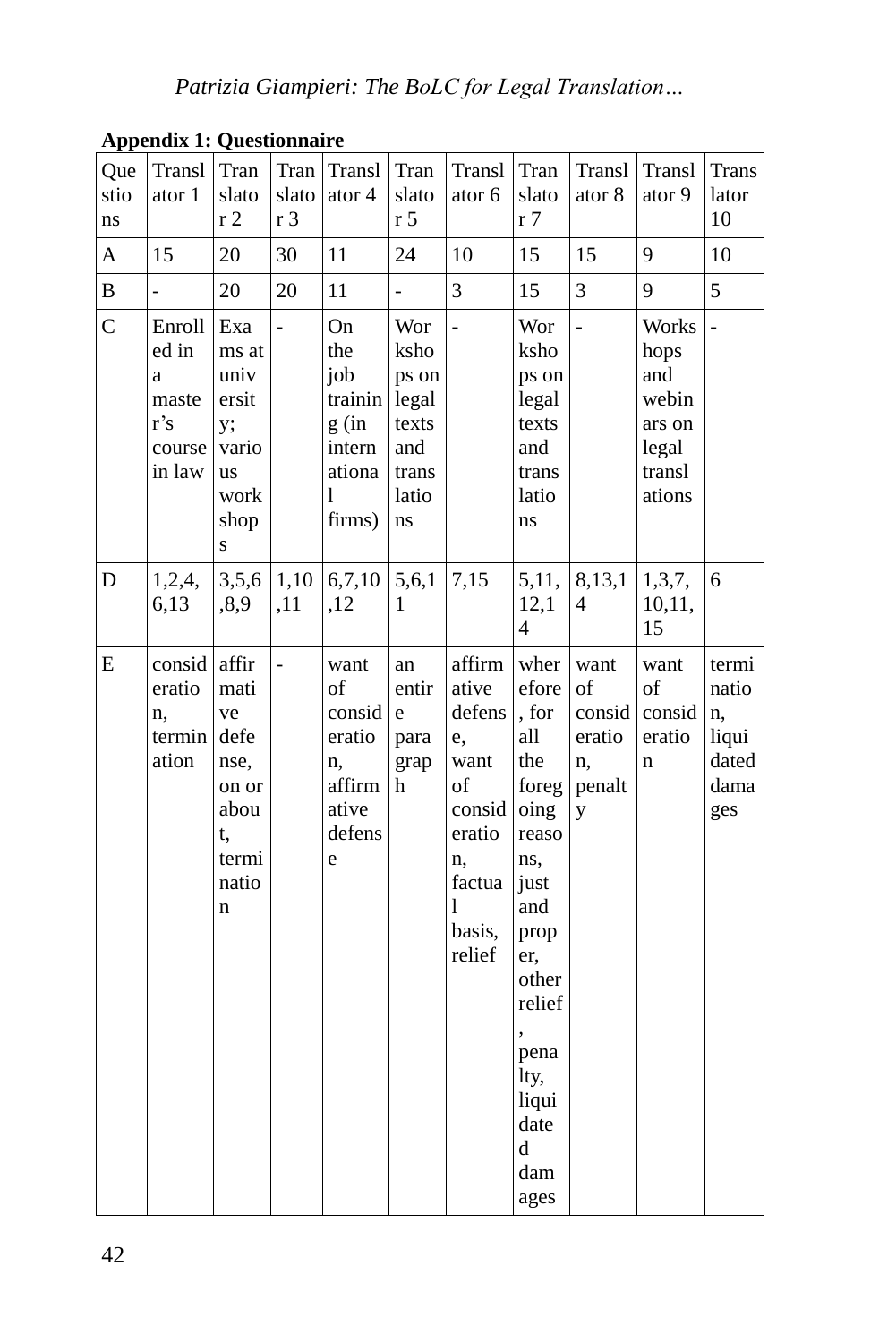#### *Comparative Legilinguistics 39/2019*

| $\mathbf{F}$ | 50<br>mins. | 1 hr.                                                                | $\overline{2}$<br>hrs.                                  | 1 <sub>hr</sub>                                             | 4<br>hrs. | $1,5$ hr. | 45<br>mins<br>$\ddot{\phantom{0}}$                         | 1 <sub>hr</sub><br>45<br>mins. | $2$ hrs.                                                                     | 40<br>mins. |
|--------------|-------------|----------------------------------------------------------------------|---------------------------------------------------------|-------------------------------------------------------------|-----------|-----------|------------------------------------------------------------|--------------------------------|------------------------------------------------------------------------------|-------------|
| G            | <b>Yes</b>  | Yes                                                                  | N <sub>0</sub><br>(Pol<br>ish)                          | Yes                                                         | Yes       | Yes       | Yes                                                        | Yes                            | Yes                                                                          | Yes         |
| H            | Yes         | I<br>also<br>trans<br>late<br>from<br>/t <sub>O</sub><br>Russ<br>ian | I<br>also<br>tran<br>slate<br>fro<br>m/to<br>Poli<br>sh | I also<br>transl<br>ate<br>from/t<br>$\Omega$<br>Germ<br>an | Yes       | Yes       | I<br>also<br>trans<br>late<br>from<br>$/$ to<br>Ger<br>man | Yes                            | I also<br>transl<br>ate<br>from/t<br>$\Omega$<br>Czech<br>and<br>Slova<br>k) | Yes         |

Question list:

A: Years of experience as a translator.

B: Do you have experience in legal translations? If yes, how many years?

C: Did you undertake any training in legal discourse/translations?

D: Language tools and resources you used for your translation.

1.IATE

2.Personal glossaries

3.Online glossaries

4.The Italian civil code

5.Wordreference

6.Proz translator's forum

7.Legal dictionaries (online): legal-dictionary.thefreedictionary.com; thelawdictionary.org

8.Legal dictionaries (paper)

9.Legal encyclopedia

10.Eur-Lex

11.Glosbe My Memory, Reverso.net, Linguee.it

12.Wikipedia

13.Generic online dictionaries

14.Sample contracts or sites dedicated to international contracts

15.Dissertations, law journals, books on legal matters

E: Did you find any difficult terms? If yes, which ones?

F: Time to deliver the translation.

G: Is Italian your mother tongue?

H: Is English mostly your source or target language?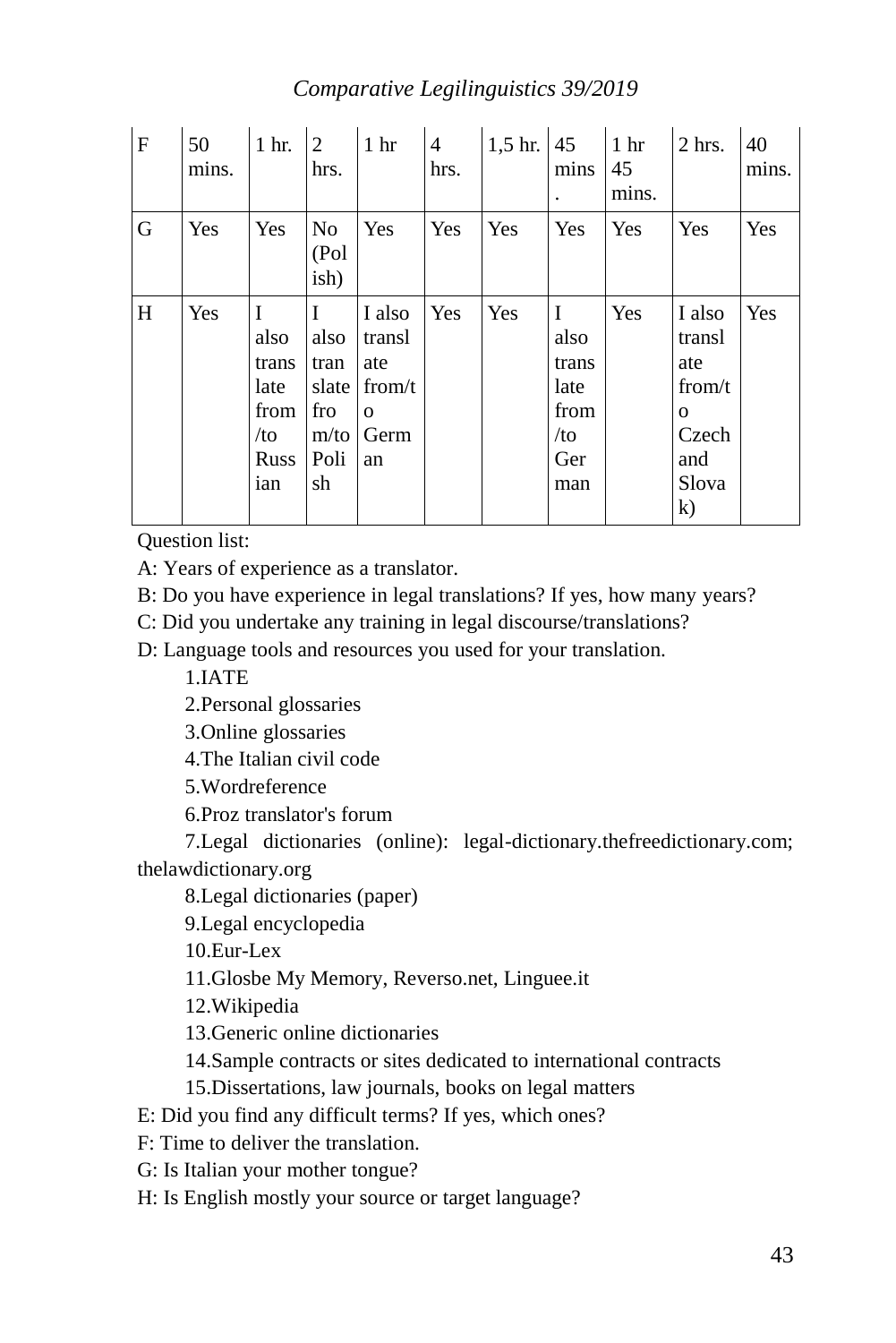| No.          | Source text                                | BoLC search syntax                                                                                                                                                                                                          | Results/corpus evidence                                                                                                                                                                                                                                                      |
|--------------|--------------------------------------------|-----------------------------------------------------------------------------------------------------------------------------------------------------------------------------------------------------------------------------|------------------------------------------------------------------------------------------------------------------------------------------------------------------------------------------------------------------------------------------------------------------------------|
|              |                                            |                                                                                                                                                                                                                             |                                                                                                                                                                                                                                                                              |
| $\mathbf{1}$ | Answer and<br>affirmative<br>defense       | "comparsa" "di"<br>"costituzione"                                                                                                                                                                                           | In some concordance lines<br>it is possible to note "con<br>domanda riconvenzionale"<br>which follows "comparsa<br>di costituzione".                                                                                                                                         |
| 2            | Breach of<br>contract                      | -("inadempimento"<br>"contrattuale") ("inadem<br>pienza" "contrattuale")<br>-("inadempimento"<br>"contrattuale") ("violazio<br>ne" "contrattuale")<br>-("inadempienza"<br>'contrattuale") ("violazio<br>ne" "contrattuale") | The phrase<br>"inadempimento<br>contrattuale" is more<br>frequent.                                                                                                                                                                                                           |
| 3            | Plaintiff                                  | "querelante"                                                                                                                                                                                                                | If "querelante" is searched,<br>it can be noticed that this<br>term is used in criminal<br>cases.<br>As for "ricorrente" and<br>"attore", only accurate<br>search in the literature or in<br>lawyers' blogs/web pages<br>can dispel doubts about<br>their legal differences. |
| 4            | Has failed to<br>perform its<br>obligation | ("ottemperare" "ottemper<br>ato" "adempiere" "adem<br>piuto")("obblighi" "obbli<br>gazioni")                                                                                                                                | The verb "adempiere" is<br>the only one found.<br>The nouns "obblighi" and<br>"obbligazioni" are both<br>present.                                                                                                                                                            |
| 5            | Agreement,<br>Paragraph 3                  | (''del'')<br>"contratto") ("dell"<br>$\overline{U}$<br>"accord")                                                                                                                                                            | "Clausola" frequently<br>precedes "contratto".                                                                                                                                                                                                                               |
| 6            | Investment in<br>cash and in<br>kind       | "in" "natura"                                                                                                                                                                                                               | By searching for "in<br><i>natura</i> ", it is possible to<br>notice the word<br>"conferimenti" (back-<br>translated "contributions")                                                                                                                                        |

**Appendix 2: Investigating the Italian sub-corpus of the BoLC**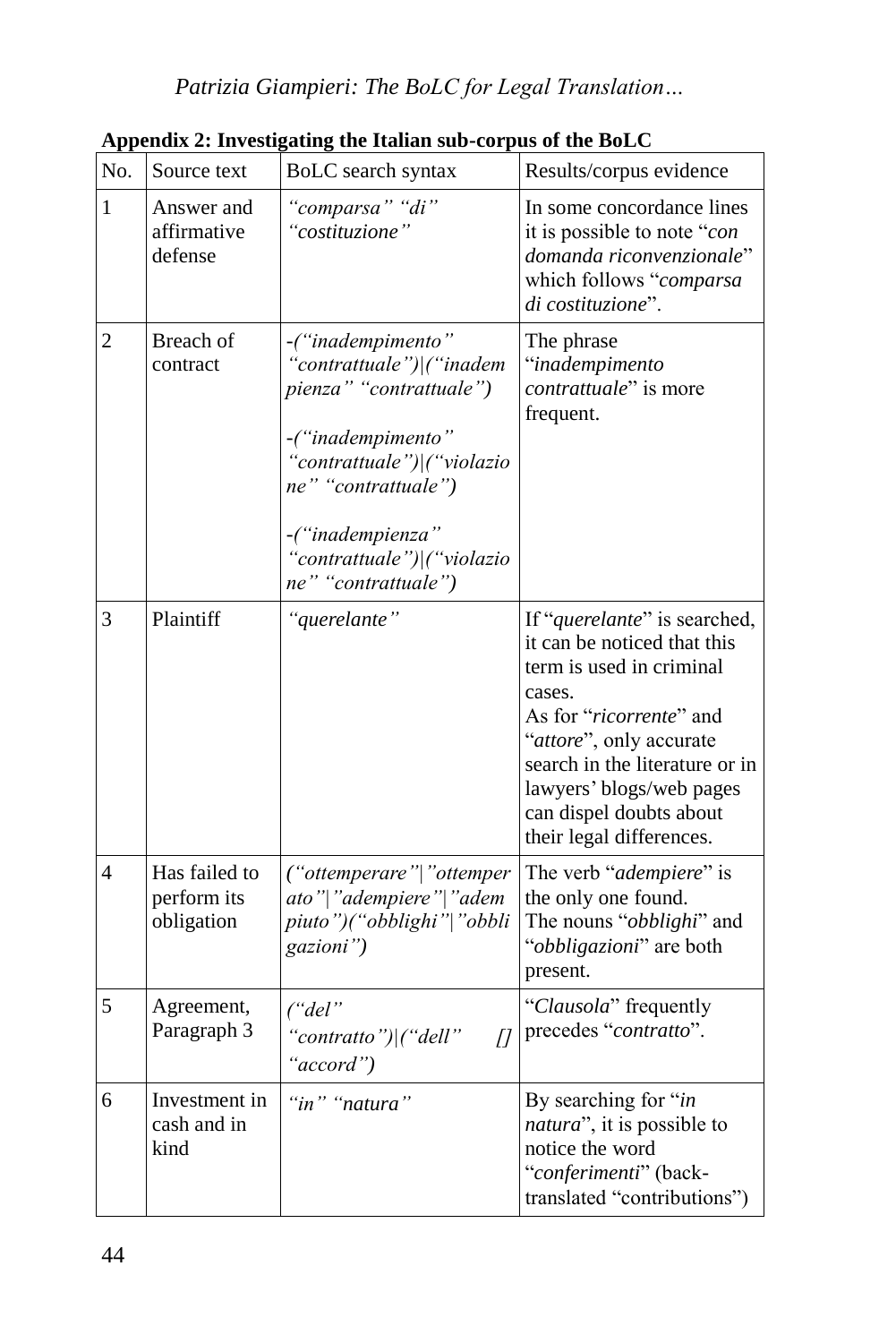|        |                                                       |                                                                                                         | which precedes it.                                                                                                                                                                                                                                                                                              |
|--------|-------------------------------------------------------|---------------------------------------------------------------------------------------------------------|-----------------------------------------------------------------------------------------------------------------------------------------------------------------------------------------------------------------------------------------------------------------------------------------------------------------|
| $\tau$ | Want of<br>consideration                              | $('difetto'']$ "mancata" "m<br>ancanza")<br>$[$ [{0,4}}<br>("controprestazione"   "co<br>nsiderazione") | By reading the<br>concordances, it is evident<br>that "considerazione"<br>means "thoughtfulness"<br>and is not consistent with<br>the legal subject matter.<br>"Controprestazione" is<br>more appropriate.<br>"Mancanza" and<br>"mancata" prevail over<br>"difetto".                                            |
| 8      | Termination<br>for breach of<br>contract              | "contratto" $\pi$ {0,5}<br>"inadempimento"                                                              | It is possible to notice the<br>collocate "risoluzione"<br>which precedes<br>"contratto<br>inadempimento" (back-<br>translated "contract<br>breach"). Hence,<br>"risoluzione" translates<br>"termination".                                                                                                      |
| 9      | Unlawful<br>penalty                                   | ("clausola" "penale")<br>("illegittima" "illecita" "<br>illegal")                                       | Corpus evidence shows<br>both "clausola illegittima"<br>and "clausola illecita". In<br>this case only an Italian<br>dictionary or encyclopedia<br>can help understand the<br>differences between the<br>various translation<br>candidates.                                                                      |
| 10     | <b>Not</b><br>recoverable as<br>liquidated<br>damages | $-$ "non" []{0,5}<br>"risarcimento" "danni"<br>$-$ "non" []{0,2} "come"<br>$[1(0.5)$ "risarcimento"     | The English term<br>"liquidated damages" is<br>explained and translated<br>"risarcimento (danni)" in<br>many lawyers' blogs and<br>posts.<br>The search string helps<br>find the collocates of<br>"risarcimento". In both<br>cases, the verb "si<br>configura" (back-translated<br>"(is) classified") is found. |